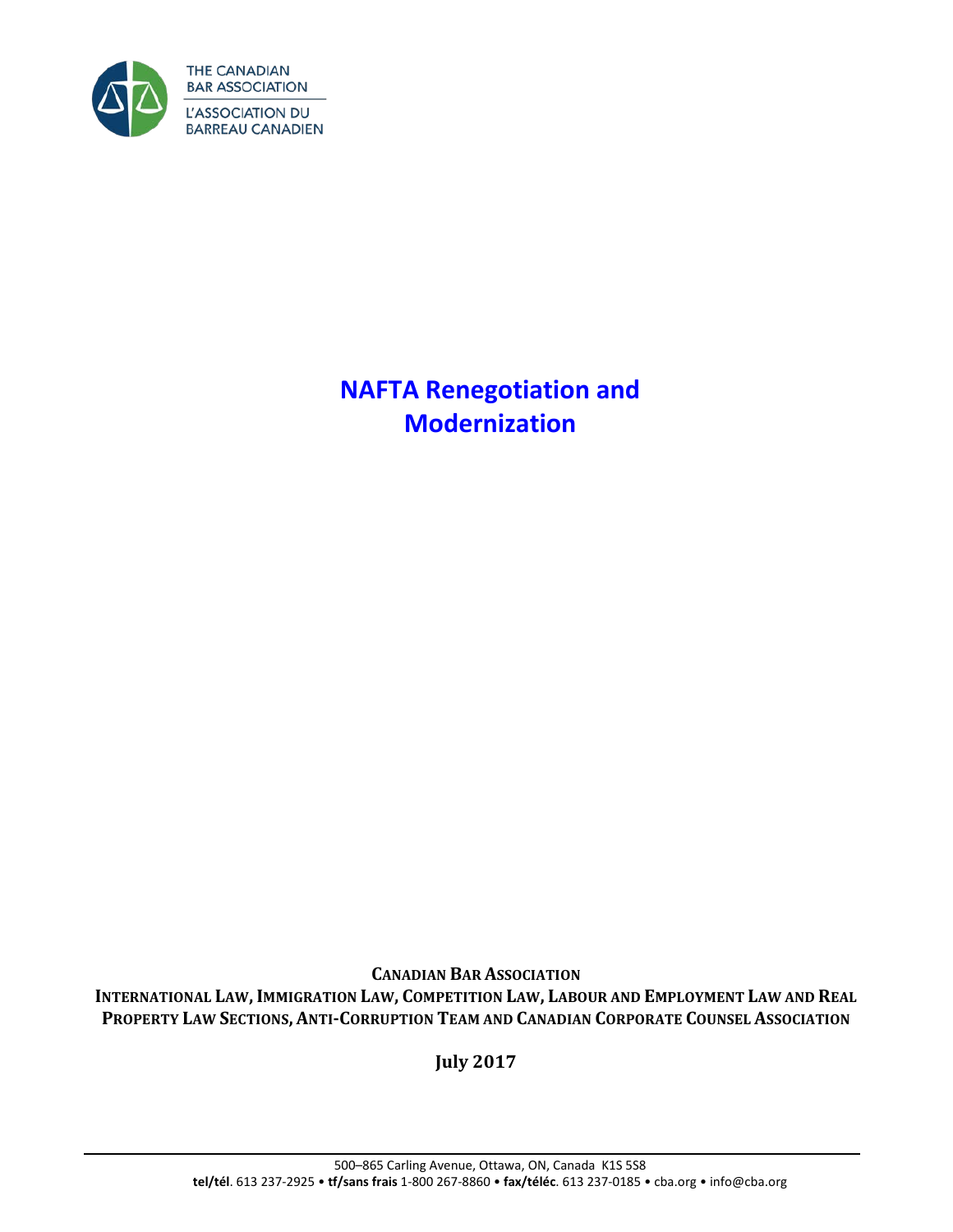### **PREFACE**

The Canadian Bar Association is a national association representing 36,000 jurists, including lawyers, notaries, law teachers and students across Canada. The Association's primary objectives include improvement in the law and in the administration of justice.

This submission was prepared by the International Law, Immigration Law, Competition Law, Labour and Employment Law and Real Property Law Sections, the Anti-Corruption Team and the Canadian Corporate Counsel Association (CBA Sections), with assistance from the Legislation and Law Reform Directorate at the CBA office. The submission has been reviewed by the Legislation and Law Reform Committee and approved as a public statement of the CBA Sections.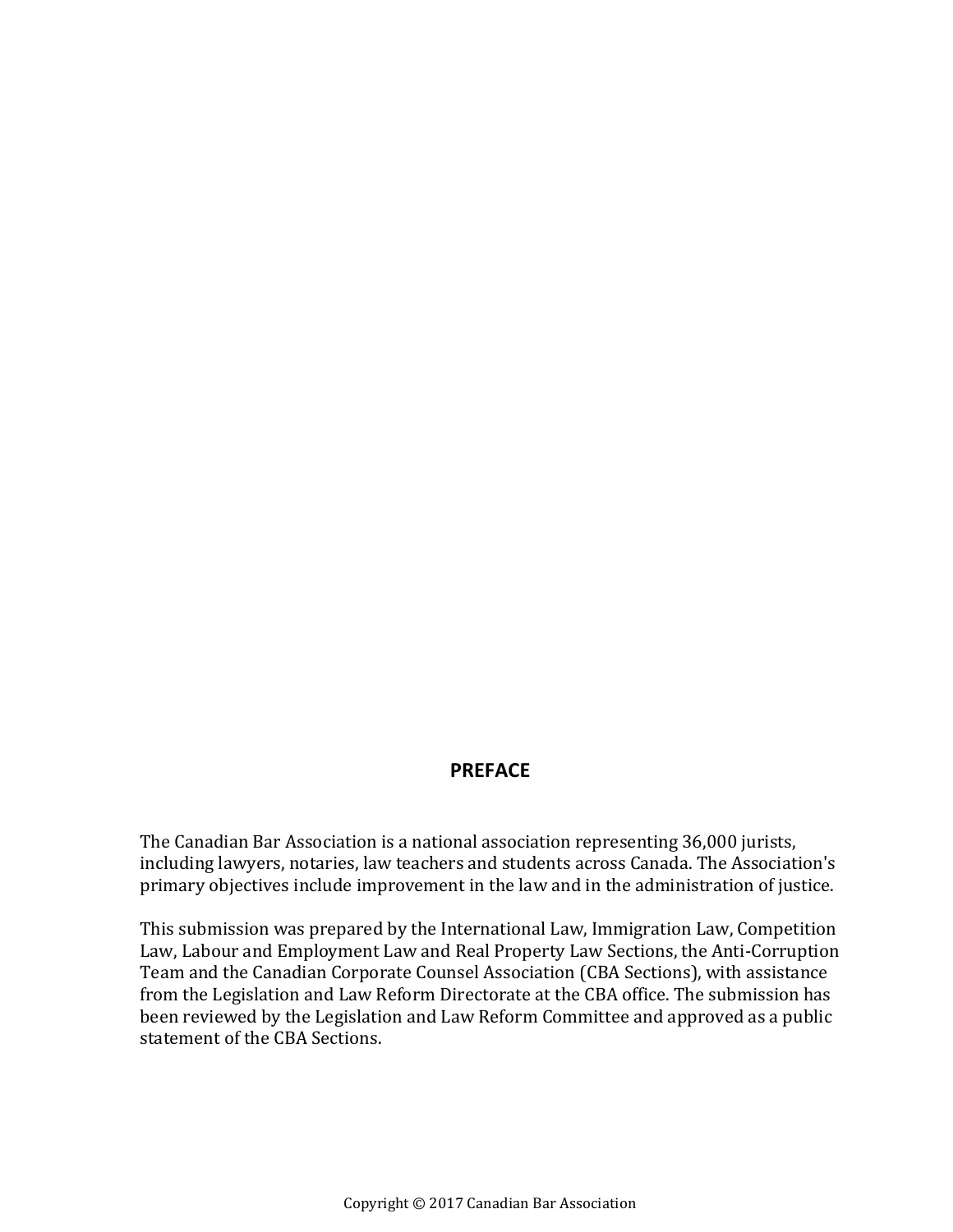# **TABLE OF CONTENTS**

# **NAFTA Renegotiation and Modernization**

| I. |    |                                                          |  |  |  |
|----|----|----------------------------------------------------------|--|--|--|
|    | Α. |                                                          |  |  |  |
|    | В. |                                                          |  |  |  |
| Н. |    | <b>EXISTING AREAS THAT COULD BE CLARIFIED</b>            |  |  |  |
|    | Α. | Chapter Three - National Treatment and Market Access     |  |  |  |
|    | В. |                                                          |  |  |  |
|    | C. |                                                          |  |  |  |
|    | D. |                                                          |  |  |  |
|    | Ε. | Article 1123: Number of Arbitrators and Method<br>1.     |  |  |  |
|    |    | 2.<br>3.                                                 |  |  |  |
|    | F. | 1.<br>2.                                                 |  |  |  |
|    | G. | Chapter Fifteen - Competition Policy, Monopolies and     |  |  |  |
|    | Н. | Chapter Sixteen - Temporary Entry for Business Persons 8 |  |  |  |
| Ш. |    | NEW AREAS THAT SHOULD FORM PART OF A                     |  |  |  |
|    | Α. |                                                          |  |  |  |
|    | B. | Accommodations for Small and Medium-sized                |  |  |  |
|    | C. |                                                          |  |  |  |
|    | D. |                                                          |  |  |  |
|    | Ε. | Recognition of Professional and Trade Credentials 13     |  |  |  |
|    | F. |                                                          |  |  |  |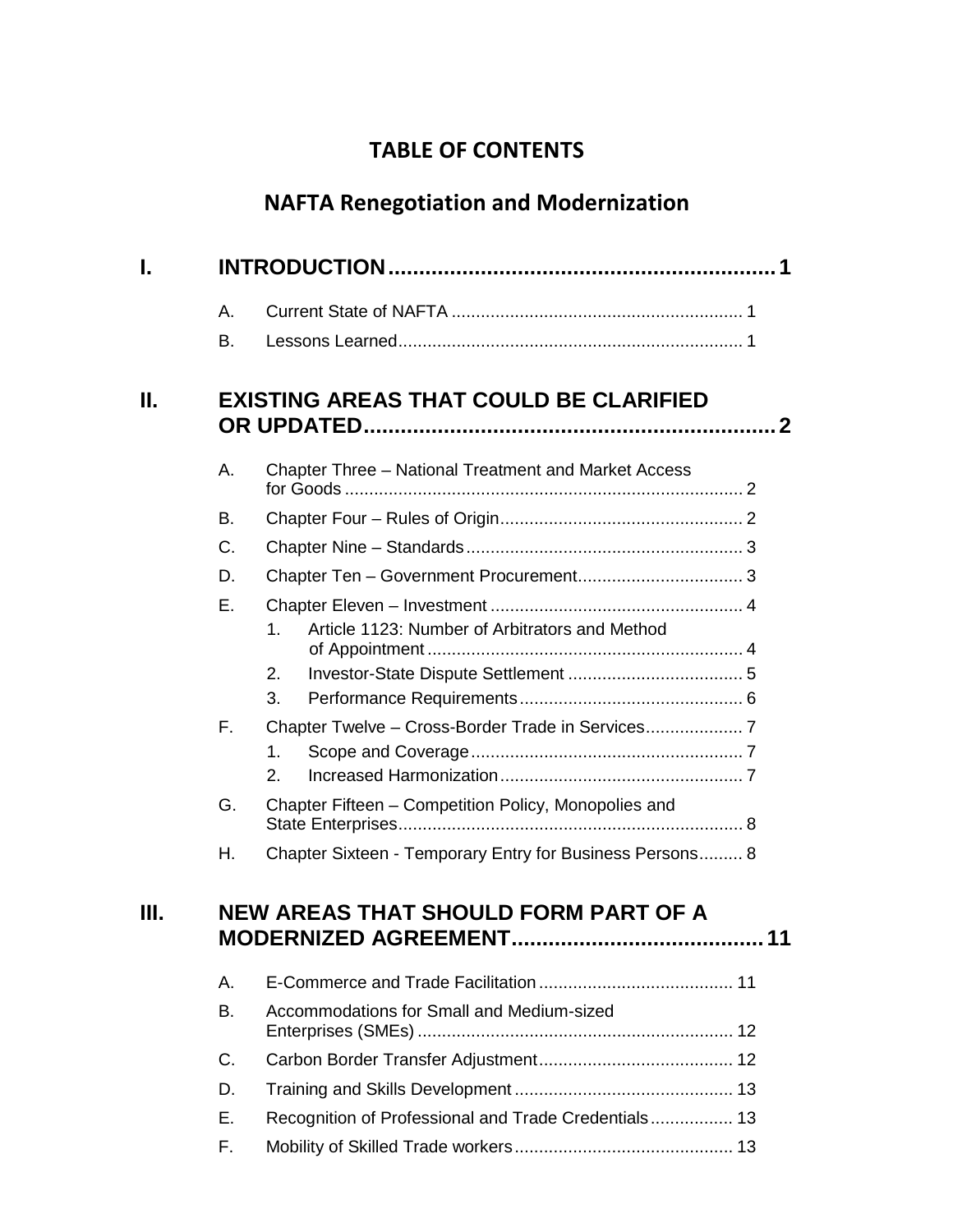|       | G.                                                                 |                                                                                                                          |  |  |  |
|-------|--------------------------------------------------------------------|--------------------------------------------------------------------------------------------------------------------------|--|--|--|
|       | Η.                                                                 |                                                                                                                          |  |  |  |
|       | $\mathbf{L}$                                                       |                                                                                                                          |  |  |  |
| IV.   |                                                                    | <b>AREAS THAT HAVE BEEN THE MOST</b><br><b>BENEFICIAL TO CANADIAN EXPORTERS  15</b>                                      |  |  |  |
|       | Α.                                                                 | Chapter 3 - National Treatment and Market Access                                                                         |  |  |  |
|       | В.                                                                 | Chapter 16 - Temporary Entry for Business Persons 16                                                                     |  |  |  |
| V.    |                                                                    | POTENTIAL PROPOSALS FROM THE U.S. OR<br><b>MEXICO WHERE CANADA COULD BE PRESSED</b><br>TO TAKE ON COMMITMENTS TO ADDRESS |  |  |  |
|       | Α.                                                                 | Telecommunication, Culture and Environmental  16                                                                         |  |  |  |
|       | В.                                                                 |                                                                                                                          |  |  |  |
|       | C.                                                                 |                                                                                                                          |  |  |  |
|       | D.                                                                 |                                                                                                                          |  |  |  |
| VI.   | <b>COMMENTS ON SIDE AGREEMENT OF LABOUR  17</b>                    |                                                                                                                          |  |  |  |
|       | Α.                                                                 | Incorporation of Labour Standards Directly into NAFTA  17                                                                |  |  |  |
|       | B.                                                                 | Strengthen Commitment to Core International Labour                                                                       |  |  |  |
| VII.  |                                                                    | <b>COMMENTS ON SIDE AGREEMENT ON</b>                                                                                     |  |  |  |
| VIII. |                                                                    |                                                                                                                          |  |  |  |
| IX.   | SUMMARY OF RECOMMENDATIONS 19                                      |                                                                                                                          |  |  |  |
|       | ANNEX A – Chapter Four: Rules of Origin, Product Specific Rule  23 |                                                                                                                          |  |  |  |
|       |                                                                    | ANNEX B - Appendix 1603.D.1: Information Technology                                                                      |  |  |  |
|       |                                                                    | ANNEX C - Comparison of TPP, OECD Convention and UNCAC 26                                                                |  |  |  |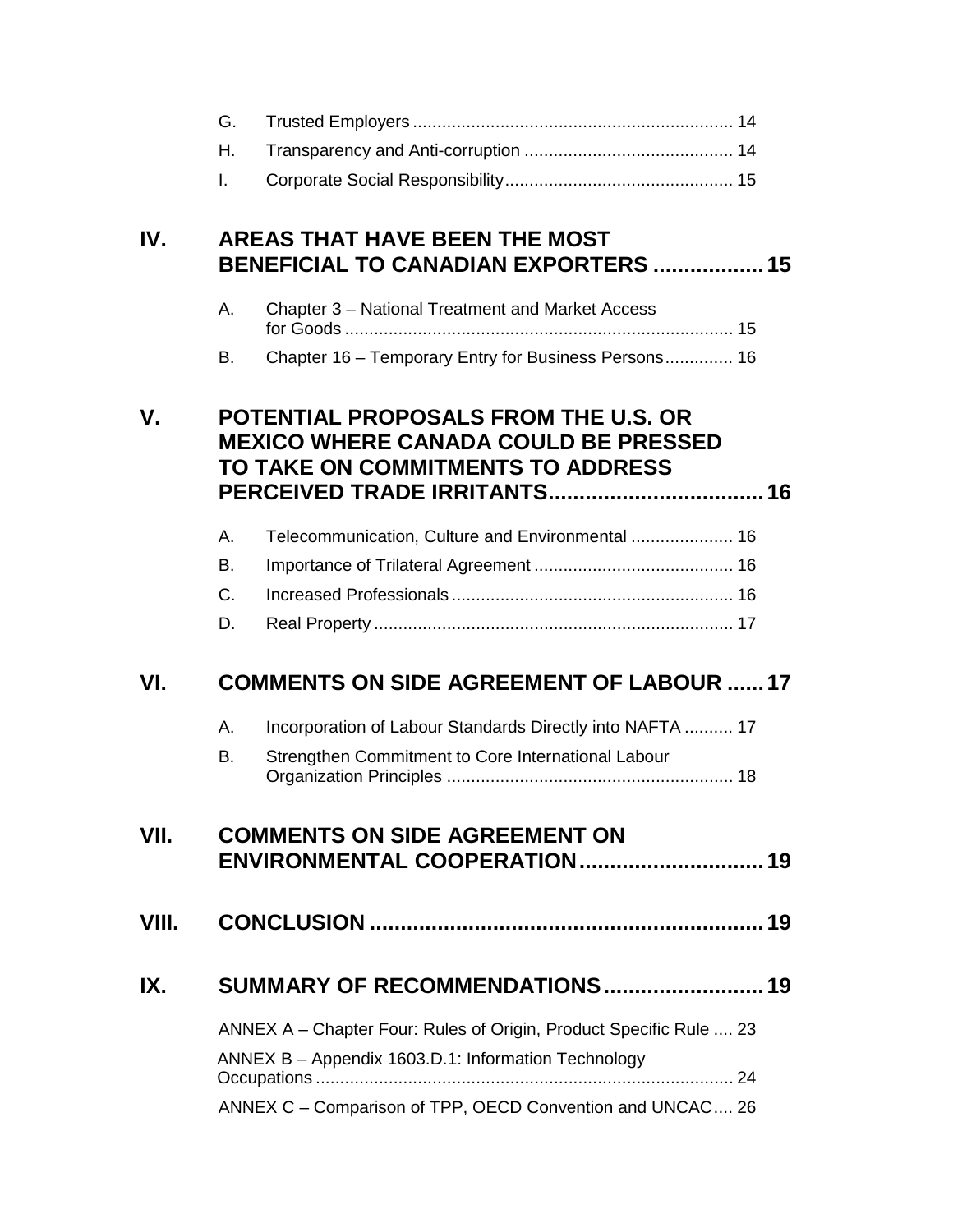# **NAFTA Renegotiation and Modernization**

# <span id="page-4-0"></span>**I. INTRODUCTION**

The CBA International Law, Immigration Law, Competition Law, Labour and Employment Law and Real Property Law Sections, Canadian Corporate Counsel Association and the Anti-Corruption Team (collectively, the CBA Sections) welcome the opportunity to provide our views on the scope of the renegotiation and modernization of the existing North American Free Trade Agreement (NAFTA) with the United States and Mexico.

The CBA is a national association representing over 36,000 jurists, including lawyers, notaries, law teachers and students across Canada. We promote the rule of law, access to justice, effective law reform and provide expertise on how the law touches the lives of Canadians every day.

# **A. Current State of NAFTA**

<span id="page-4-1"></span>NAFTA has contributed to the success of trade between Canada, the U.S. and Mexico. NAFTA now links approximately 459 million people producing over \$19 trillion worth of goods and services.

Trade between Canada and the U.S. increased by 200% between [1](#page-4-3)993 and 2013,<sup>1</sup> with a high of \$597.3 billion in 2011.[2](#page-4-4) The U. S. is Canada's number one trading partner, with approximately 75% of exports bound for the U.S. Similarly, 35 U.S. States have Canada as their number one trading partner.

Although trade with Mexico is on a smaller scale, there are significant advantages in maintaining a trilateral accord. For example, supply chains throughout North America are more integrated and many Canadian industries now depend on systems and relationships created by NAFTA.

### **B. Lessons Learned**

<span id="page-4-2"></span>Since NAFTA came into effect over 20 years ago, Canada has successfully negotiated many other trade agreements. Notably, the Trans-Pacific Partnership (TPP) and the Comprehensive Economic

<span id="page-4-3"></span> <sup>1</sup> M. Angeles Villareal and Ian F. Fergusson, "NAFTA at 20: Overview and Trade Effects" U.S. Congressional Research Service (DC: 2014, CRS), available **online** (http://ow.ly/fU7N30dGGD4) at p. 10.

<span id="page-4-4"></span><sup>2</sup> *Ibid,* at p. 13.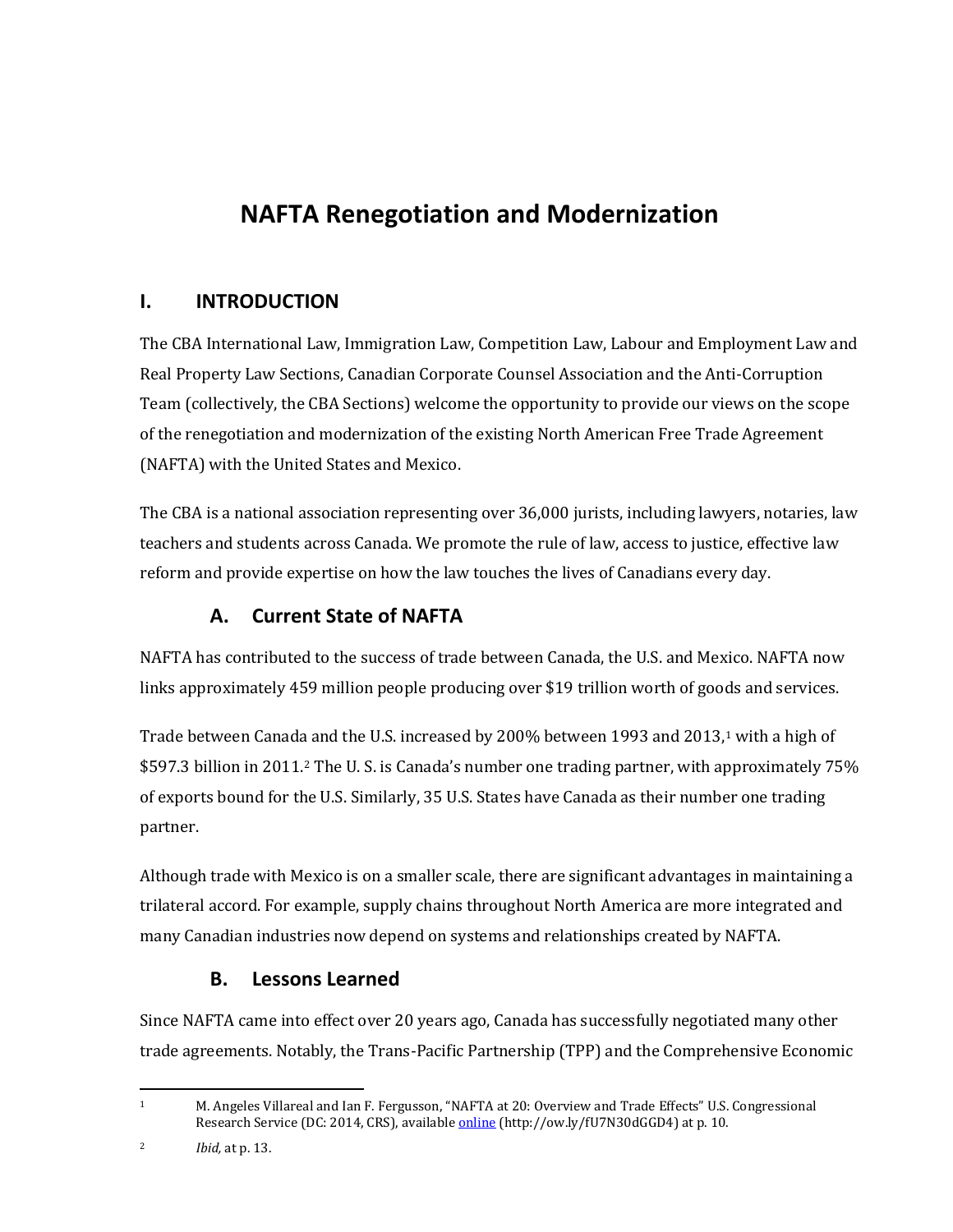and Trade Agreement (CETA) with the European Union are next-generation agreements that reflect more current priorities and best practices. Canada's participation in these agreements will need to be appreciated by the other NAFTA parties.

As a general principle, Canada should take this opportunity to align a revised NAFTA with these new developments. Our recommendations often point to provisions of TPP and CETA – we emphasize that these can be advanced on the basis of their own merit and do not depend on a wholesale endorsement of TPP and CETA.

### <span id="page-5-1"></span><span id="page-5-0"></span>**II. EXISTING AREAS THAT COULD BE CLARIFIED OR UPDATED**

### **A. Chapter Three – National Treatment and Market Access for Goods**

NAFTA does not provide sufficient opportunity for consultation on matters in Chapter Three and communications could be improved. This Chapter could also be modernized by referencing more recent technological developments.

#### **RECOMMENDATIONS**

- **1. Add an ad hoc discussion element to Chapter Three (such as TPP Article 2.9.)**
- **2. Include specific reference to technology products, requiring Parties to participate in the** *WTO Ministerial Declaration on Trade in Information Technology Products* **(Information Technology Agreement), 13 December 1996, and adopt the Schedule of Tariff Concessions set out in the Decision of 26 March 1980, L/4962, in accordance with paragraph 2 of the Information Technology Agreement (see TPP Article 2.17).**

### **B. Chapter Four – Rules of Origin**

<span id="page-5-2"></span>Product specific rules of origin should be reviewed to ensure that the specific rules achieve the dual objectives of ensuring appropriate levels of NAFTA country regional content and maximizing Canadian business development opportunities in Canada (for manufacturers and importers) and in the U.S. and Mexico (for Canadian manufacturers and service providers). See Annex A for detailed examples.

#### **RECOMMENDATIONS**

**3. Clarify the formula for wholly North American goods (perhaps by adopting TPP Article 3.3).**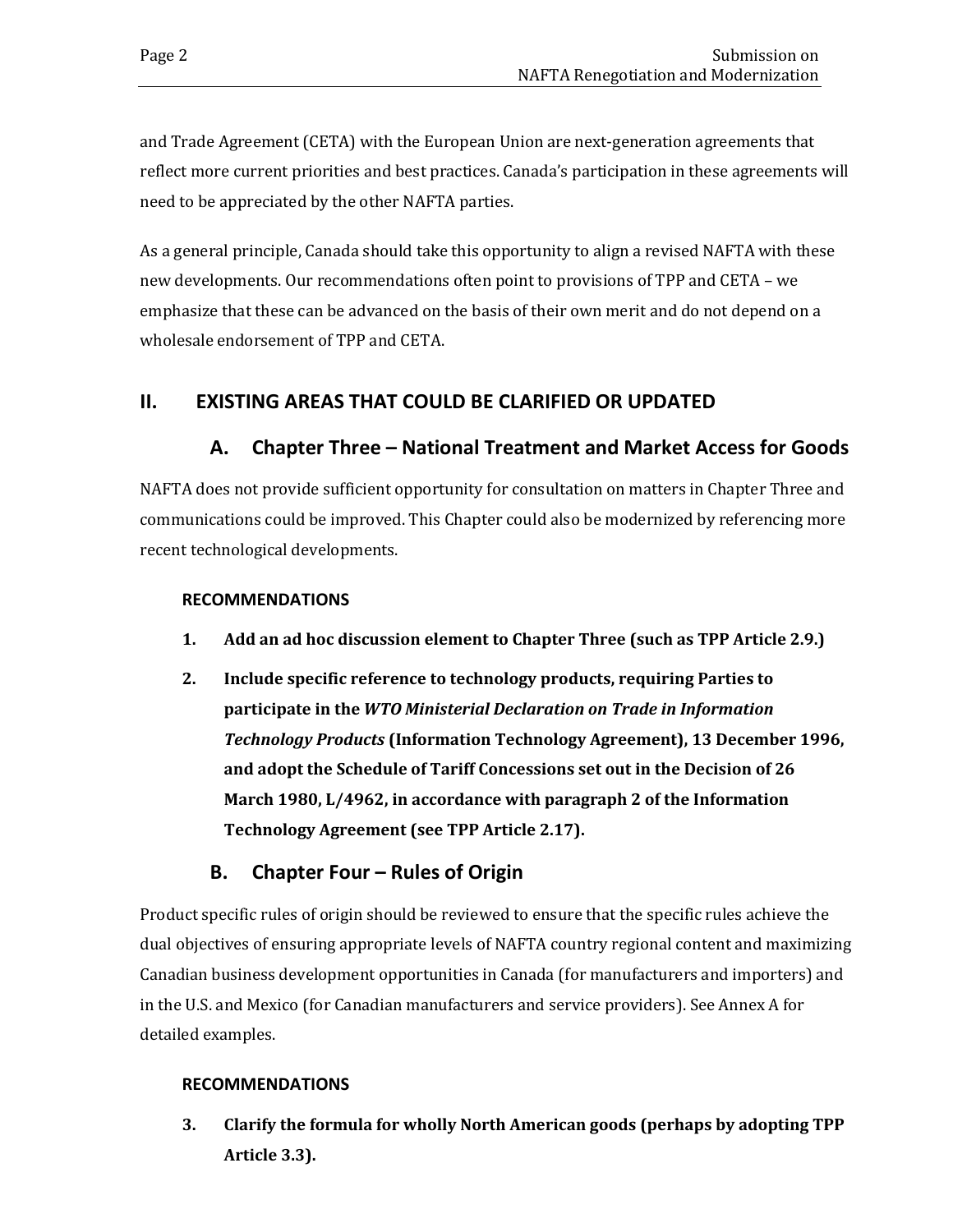- **4. Incorporate provisions that account for recycling and remanufacturing in the three Parties (see TPP Article 3.4).**
- **5. Incorporate the formula from TPP Article 3.5 to NAFTA Article 402. This change would close gaps in the NAFTA framework and give greater clarity to investors and other stakeholders.**

# **C. Chapter Nine – Standards**

<span id="page-6-0"></span>While this provision works relatively well, it could be useful to add a requirement for supporting data.

#### **RECOMMENDATION**

**6. Include a requirement that Parties wishing to introduce a new technical regulation must give the data upon which that regulation is based (see CETA Article 4.4(1)).** 

### **D. Chapter Ten – Government Procurement**

<span id="page-6-1"></span>Canada should take this opportunity to refresh the Government Procurement chapter to reflect technical and procedural changes in recent agreements, such as TPP, CETA and the Revised WTO-AGP. Measures should be taken to reduce the administrative burden and cost of establishing procurement policies that must simultaneously comply with a myriad of trade agreements.

In addition, consideration should be given to integrating each Party's infrastructure strategies, particularly for transportation. Canada has significant public-private partnerships (P3) expertise to harmonize infrastructure development and job creation. NAFTA could benefit from greater alignment with CETA and TPP.

CETA provides for special accommodation for set-asides for Aboriginal peoples and carve-outs for certain agricultural programs (Article 19-7(2)). NAFTA could benefit from this type of provision.

#### **RECOMMENDATIONS**

- **7. Adjust thresholds upwards to align with the thresholds under the TPP.**
- **8. Update procedural requirements. For example, notice provisions in NAFTA reflect timelines that made sense for paper bids. Electronic bid submission has**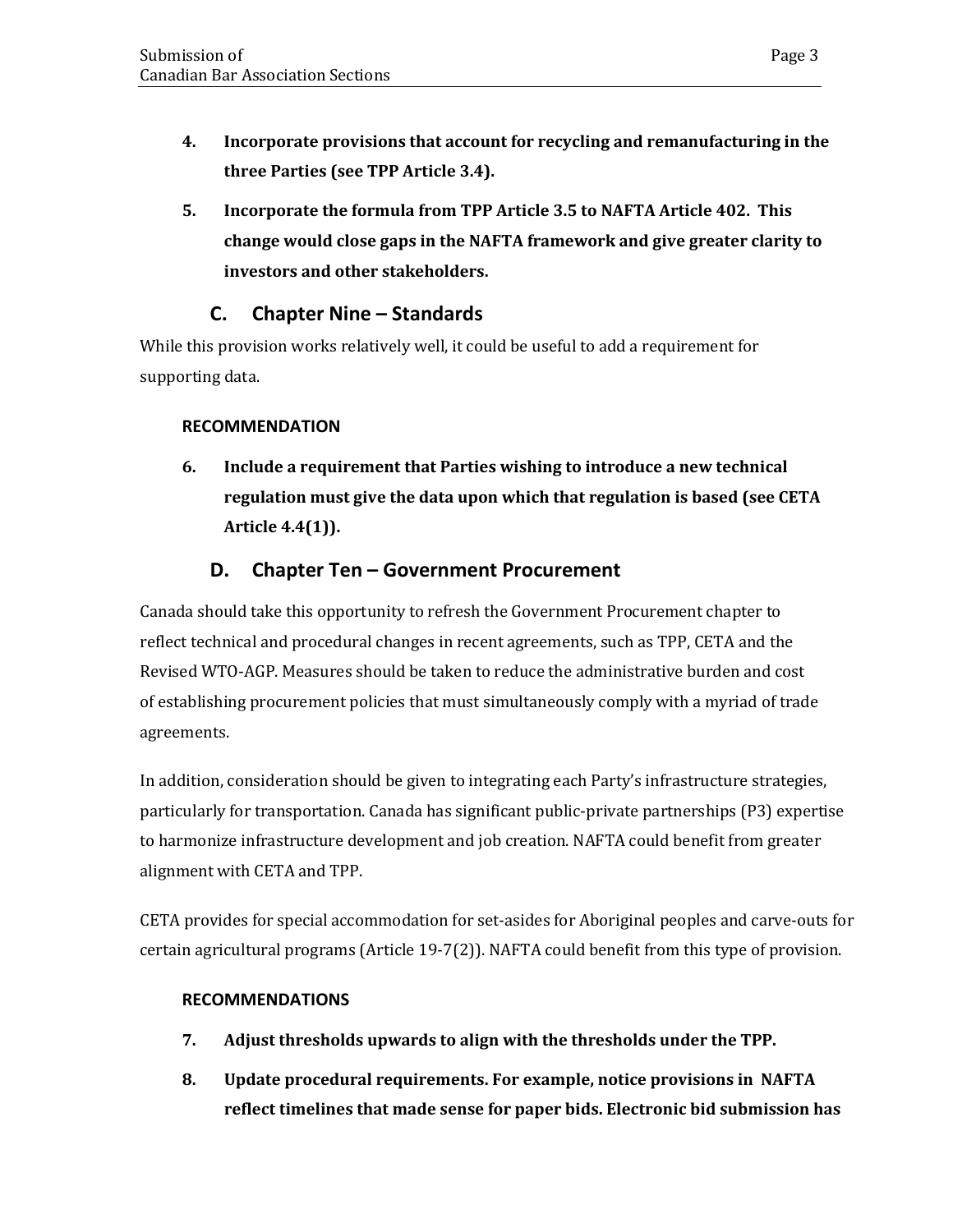**made procurement processes quicker and timelines have been adjusted accordingly.** 

- **9. Use CPC codes (used in Revised WTO-AGP, CETA and TPP) instead of cumbersome and imprecise CCS codes.**
- **10. To address "Buy America" restrictions, we suggest expanding the coverage of NAFTA to subnational governments (see CETA Chapter 19 Annexes, and TPP Chapter 15-A Annexes). However, we do not recommend pursuing this expansion in the absence of a significant gain in return.**
- **11. Exclusions and carve-outs in TPP should be reflected in a revised NAFTA where appropriate. Provide special accommodation for set-asides for Aboriginal peoples (see CETA 19-7(2))**

### <span id="page-7-0"></span>**E. Chapter Eleven – Investment**

#### **1. Article 1123: Number of Arbitrators and Method of Appointment**

<span id="page-7-1"></span>Under NAFTA Article 1123, each disputing party has the right to appoint an arbitrator and to agree on the appointment of the presiding arbitrator. The ability for parties to appoint an arbitrator of their choice is a common feature in most current investment treaties, having become a defining feature of arbitration more generally.

This practice is preferred over the recent shift by CETA to establish a quasi-permanent tribunal, with arbitrators randomly assigned to hear any investment dispute that arises. We prefer the current NAFTA mechanism because, *inter alia*,:

- (a) It allows the parties to select arbitrators with the disciplinary and legal expertise and experience to most effectively and efficiently hear their case;
- (b) It allows the parties to select arbitrators free of any real and perceived conflicts of interests, and based on their most current record of experience (as opposed to a pre-selection of Tribunal members whose experience will inevitably change over their term); and
- (c) Having parties alone decide in advance the make-up of the arbitral Tribunal runs against the core value of having an independent and impartial tribunal in the first place, something unlikely to occur in the context of State-to-State disputes. The fact that Investor-State Dispute Settlement (ISDS) involves a non-State disputing party in no way diminishes the importance of the principle of independence and impartiality that the States assign to themselves in all inter-State disputes.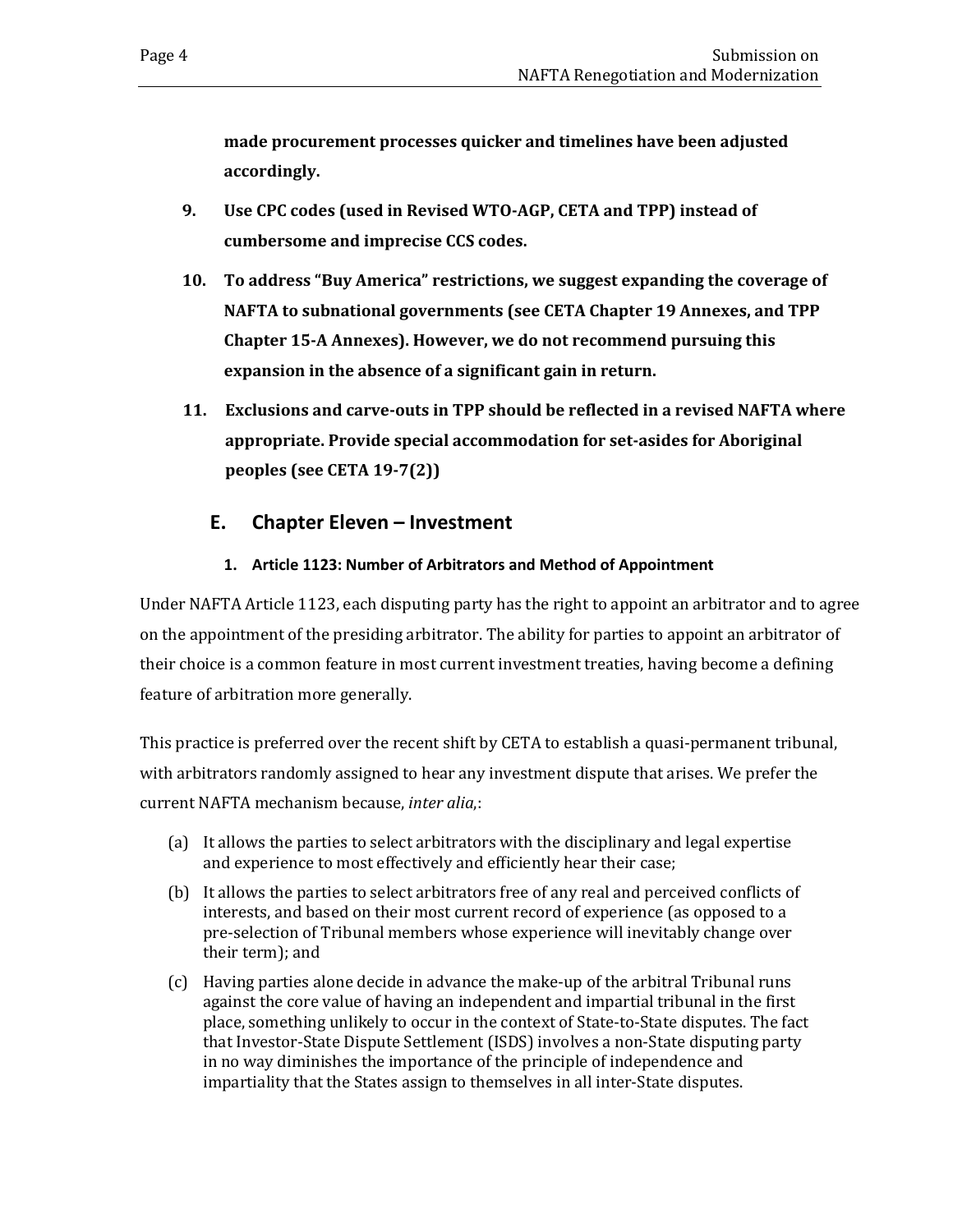#### **RECOMMENDATION**

#### **12. Maintain current language of Article 1123**

We are satisfied with the current NAFTA selection process for arbitrators, which has many benefits over the roster system in CETA (Article 8.28). Further, we do not recommend the introduction of an appellate tribunal at this time.

#### **2. Investor-State Dispute Settlement**

<span id="page-8-0"></span>Both TPP and CETA provide for mandatory consultation and negotiation prior to arbitration (TPP Article 9.18, CETA Article 8.19). CETA also gives the option for pre-arbitration mediation (Article 8.20).

Currently, NAFTA encourages parties to engage in consultation before turning to dispute settlement measures (Article 1118), but does not mandate consultation or mediation. NAFTA does however, mandate allowing six months to elapse before bringing a claim (Article 1120).

Article 1120 has worked well to ensure that cooler heads prevail in any dispute settlement process. It gives parties the opportunity and flexibility to decide the need for, and the intensity of, any consultation.

We suggest amending this provision to permit that, if both parties agree, they do not have to wait and can bring a claim before the required six month period has elapsed. This would be useful when it is obvious to both parties that arbitration is the only avenue to resolve the dispute, and where a six month delay will serve no purpose.

#### **RECOMMENDATION**

# **13. Amend Article 1120 to allow disputing parties to bring a claim before the six month period has elapsed (if both parties agree).**

TPP clarifies when damages are permissible, i.e. only when a breach is proved, and that breach is the proximate cause of the damages sought (TPP 9.29(4)).

On this point, we encourage Canada to reaffirm the principles in the Commentary of the International Law Commission (ILC) on the *Draft Articles on Responsibility of States for Internationally Wrongful Acts*. To the extent that damages to address an injury will be revisited, we should not lose track of the concept of restitution in Articles 34, 35 and 36 of the Draft Articles.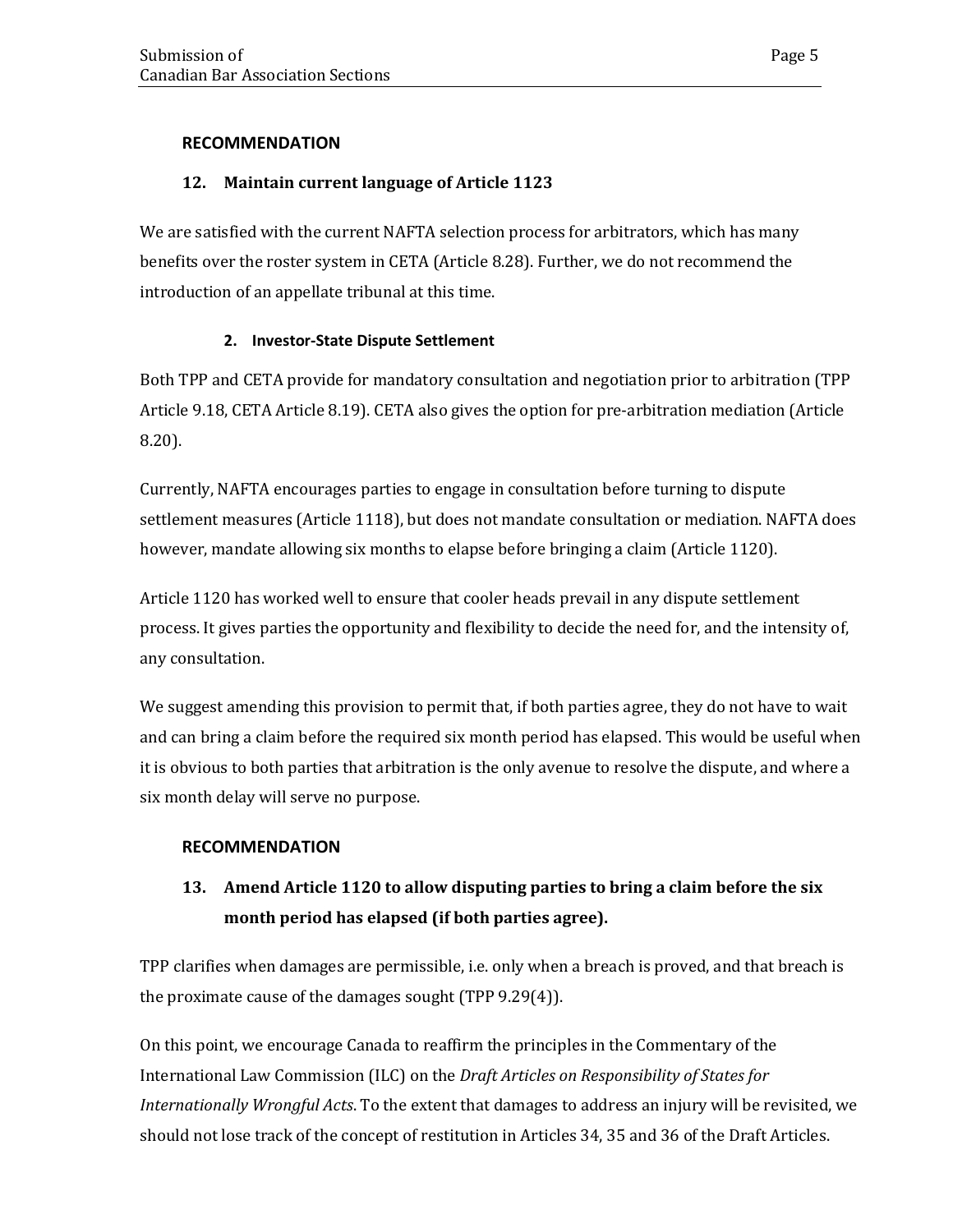These Articles prioritize restitution as a primary remedy, and including interim measures as a form of reparation. We emphasize the value of the extensive work done by the ILC to articulate these principles[.3](#page-9-1) To the extent that these ILC principles are espoused, greater elucidation on the causal link between breach and damages is likely unnecessary.

CETA provides a mechanism for the quick disposal of claims that are manifestly without legal merit (Article 8.32). Introducing this measure into NAFTA could improve the arbitration process by reducing waste of arbitral resources. However, the measure could be used as a tactic to discourage small and medium-sized enterprises (SMEs) from accessing dispute settlement. To avoid this result, we recommend incorporating costs consequences where a respondent's motion that a claim is manifestly without legal merit fails. To be effective, the costs awarded should be high.

Another avenue to reduce the strain of unmeritorious claims on arbitral resources is a requirement for security for costs. Again, SMEs could be unduly affected by such a requirement, and should be exempted from any mandatory security for costs provision.

This goal will also be aided by reaffirming the role of interim measures (per the ILC Draft Articles, discussed above) designed to enjoin further or additional breaches of NAFTA - mitigating aggravation of the dispute and encouraging the parties to engage in dispute settlement.

#### **3. Performance Requirements**

<span id="page-9-0"></span>We recommend that NAFTA incorporate the following sections from the Performance Requirements chapter of TPP to reflect more current best practices:

#### **RECOMMENDATIONS**

**14. Include TPP Article 9.10(1)(h), which prevents a Party from forcing an investor to use or not use a particular technology in connection with the investment, but with the exception in Article 9.10(4) that a Party may require an investor to employ or train workers in the Party's territory, so long as that training does not require transfer of proprietary technology or other knowledge.** 

<span id="page-9-1"></span><sup>&</sup>lt;sup>3</sup> ILC, Draft Articles on Responsibility of States for Internationally Wrongful Acts, with commentaries, 2008, available **online** (http://ow.ly/9LHX30dGH8T). Particularly assistive is the commentary provided by the ILC at Article 35(1) at p. 96.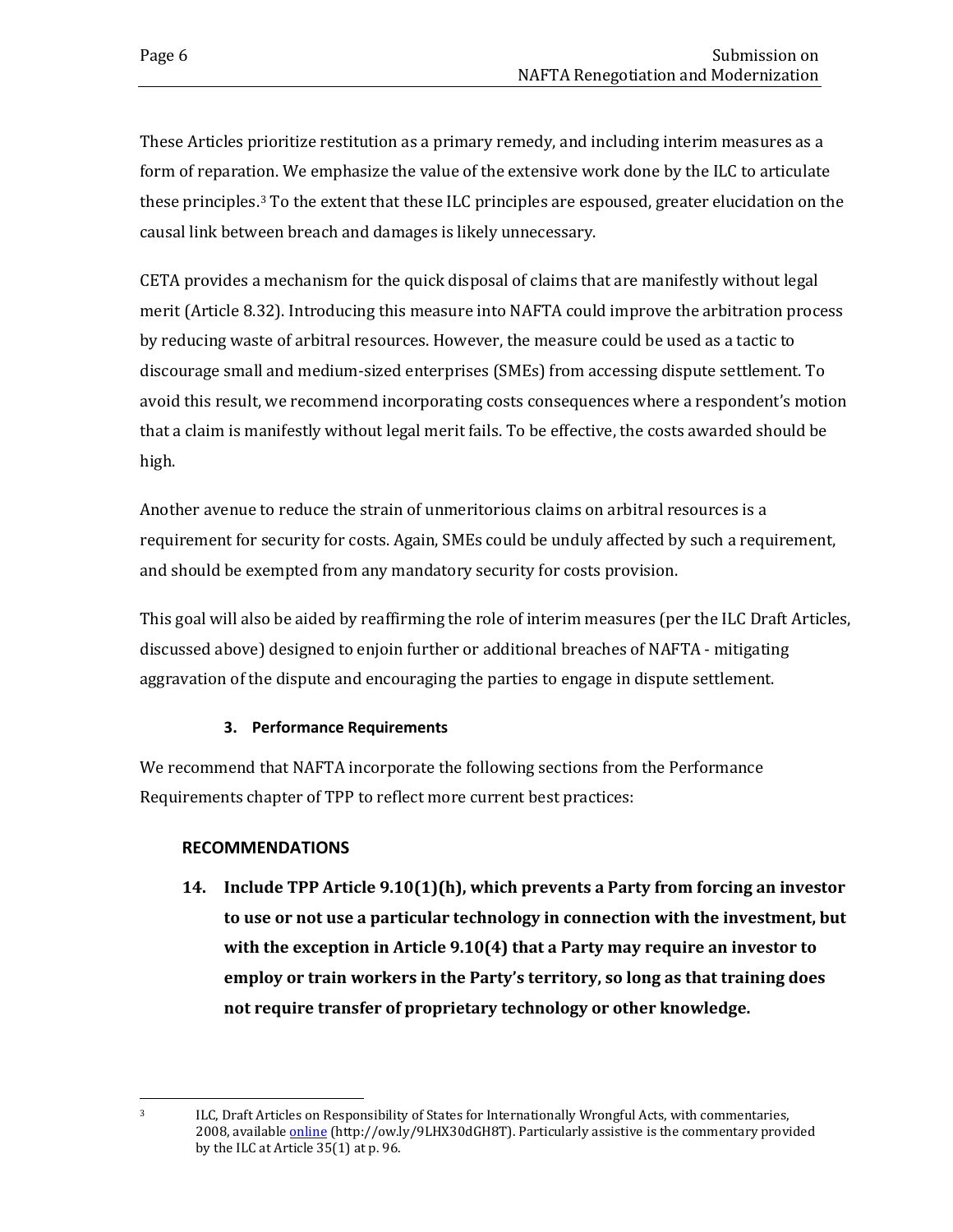# **15. Include provisions that would help provide clarity and certainty, i.e. that a Party will not be restricted from pursuing legitimate public welfare objectives (see TPP Article 9.10 (3)(h) and Article 9.16).**

One caveat to the above: to the extent that a State utilizes a "public welfare" justification of any kind, that State ought not to be permitted to withhold evidence going to the existence of the public welfare objective (including "State Secrets" or "Raison d'État"). Further, an investor should not be compelled to search that State's archives, or otherwise have its information-gathering efforts limited by access to information laws that deny, delay, or otherwise prevent investors from accessing information necessary to the dispute.

### <span id="page-10-0"></span>**F. Chapter Twelve – Cross-Border Trade in Services**

#### **1. Scope and Coverage**

<span id="page-10-1"></span>The limits on the scope and coverage of cross-border trade in services set out in Article 1201.3(a)<sup>[4](#page-10-3)</sup> may be inconsistent with Chapter Sixteen- Temporary Entry of Business Persons. Chapter Sixteen imposes obligations on a Party for a national of another Party seeking access to its employment market. We suggest this potential inconsistency be reconciled.

In addition, we encourage Canada to expand the scope and coverage of cross-border trade in services to maximize the benefits of NAFTA.

#### **RECOMMENDATION**

**16. Consider CETA Article 9.2(1)(c) as a model for scope and coverage to broaden NAFTA's application to the supply of a service to the public generally. Also consider TPP Article 10.2(1)(c), which includes telecommunications, to modernize this Chapter.**

#### **2. Increased Harmonization**

<span id="page-10-2"></span>Chapter Twelve also deals with national treatment, most-favored-nation treatment and licensing and certification. However, it appears that much needs to be done to harmonize certification standards for professional services and licensing.

<span id="page-10-3"></span>

<sup>&</sup>lt;sup>4</sup> NAFTA Article 1201.3(a) "Nothing in this Chapter shall be construed to impose any obligation on a Party with respect to a national of another Party seeking access to its employment market, or employed on a permanent basis in its territory or to confer any right on that national with respect to access or employment."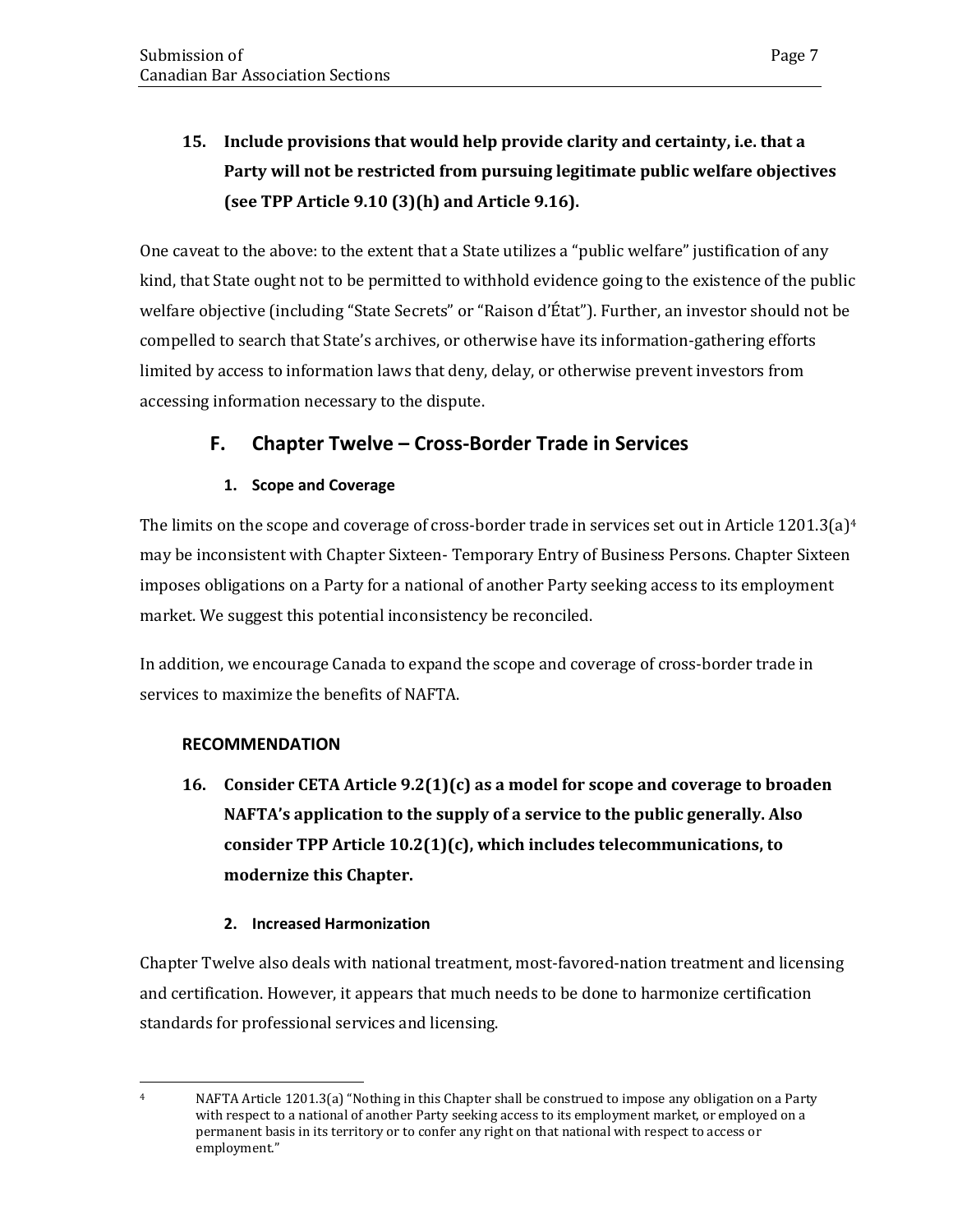# <span id="page-11-0"></span>**G. Chapter Fifteen – Competition Policy, Monopolies and State Enterprises**

Chapter Fifteen addresses competition policy, monopolies and state enterprises.

Recognizing the close cooperation between Canada, the U.S. and Mexico, we recommend adding that cooperation on competition law matters should be conducted in accordance with the major agreements between the Parties, including the *Agreement between the Government of Canada and the Government of the United States of America Regarding the Application of Competition and Deceptive Marketing Practices Laws and the Agreement between the Government of Canada and the Government of the United Mexican States regarding the application of their competition laws.*

We recommend considering provisions designed to ensure that competition laws and their enforcement are consistent with the principles of transparency, non-discrimination and procedural fairness, and provisions to the effect that exemptions and exclusions from the application of competition laws should be transparent.

Also, similar to TPP Article 16.6, we recommend considering consumer protection provisions encouraging each Party to maintain and enforce domestic measures to proscribe fraudulent and deceptive commercial activities, and promoting cooperation between Parties on matters of mutual interest related to consumer protection.

#### **RECOMMENDATION**

**17. A revised NAFTA should contain a separate and stronger Competition Policy chapter. This new chapter should specify that competition law applies to monopolies and state enterprises, subject to recognized exemptions under the laws of each Party (see CETA Article 17.3).**

### **H. Chapter Sixteen - Temporary Entry for Business Persons**

<span id="page-11-1"></span>We encourage the Parties to revisit the general principles in Article 1601, including the "desirability of facilitating temporary entry on a reciprocal basis and of establishing transparent criteria and procedures for temporary entry." While there has been a great deal of facilitation under NAFTA, facilitating temporary entry and establishing transparent criteria and procedures could be improved.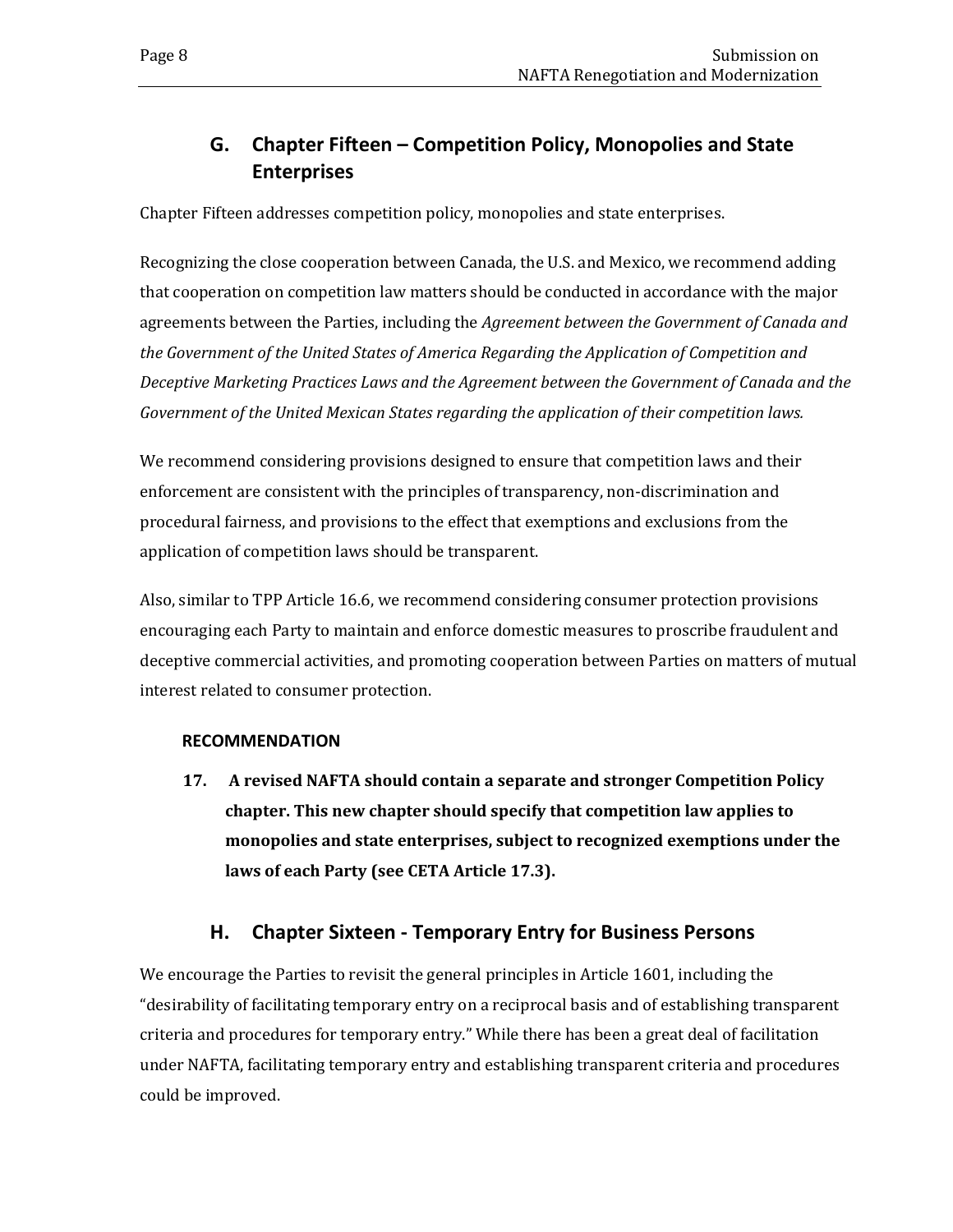To remain competitive, Canada needs the ability to recruit skilled people in Canada and internationally. Speed and flexibility characterize today's connected, innovative and technologybased industries. Facilitating the mobility of human talent in the NAFTA region would increase efficiencies and economic growth.

The evolution of unilateral interpretations of the criteria for temporary entry has resulted in some drift and inconsistency resulting in uncertainty for certain business persons seeking temporary entry.

For example, the interpretation of "specialized knowledge" for Intra Company Transferees (ICTs) to gain temporary entry to Canada requires the business person to demonstrate on a balance of probabilities, *"knowledge at an advanced level of expertise" and "proprietary knowledge of the company's product, service, research, equipment, techniques or management."* The development of this two-pronged test in Canada appears to be a reaction to routine claims and potential misuse of the "specialized knowledge" category of ICT. The result is an overly strict and non-facilitative interpretation as well as inconsistency in its application by Immigration, Refugees and Citizenship Canada (IRCC) and the Canada Border Services Agency (CBSA). Similarly, we see inconsistencies and overly strict interpretation of "specialized knowledge" requirements by U.S. border officials.

Another example would be the difference in interpretation among U.S. and Canadian officials on whether a business person needs to be on payroll in the destination country and whether the employer needs to report and pay income tax on that payroll when the employment may be temporary and intermittent.

#### **RECOMMENDATIONS**

- **18. Develop and adopt common criteria, definitions and interpretations for Temporary Entry for Business Persons and engage in regular, meaningful consultations to maintain relevance, consistency and procedural fairness.**
- **19. Modernize the current list of professions by updating the positive list or creating a new negative list of professions similar to other free trade agreements (see Canada-Peru and Canada-Columbia trade agreements).**
- **20. Generally align NAFTA with TTP Chapter 12 and CETA Chapters 10 and 11.**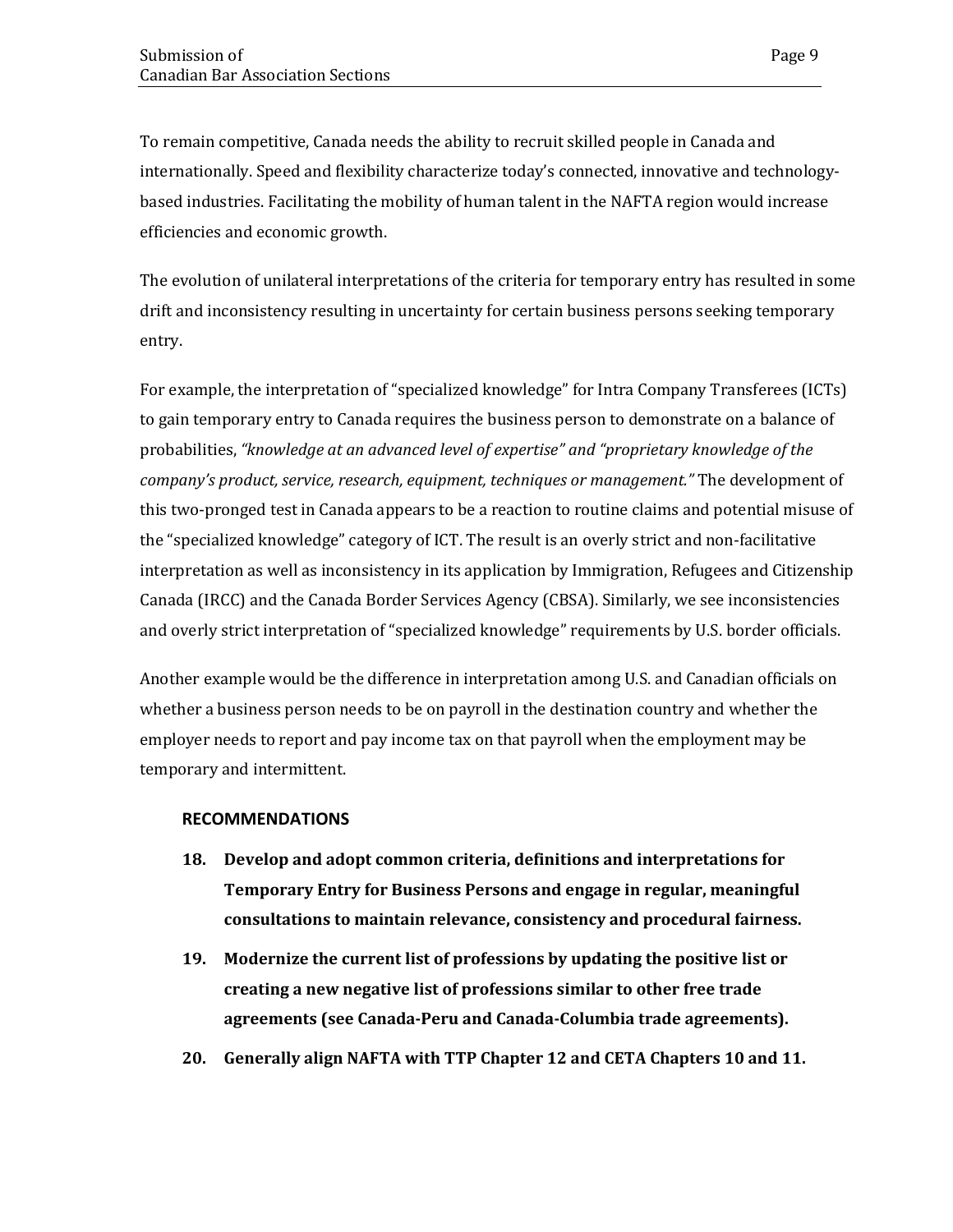If using a positive list, the current list of professions in Appendix 1603.D.1 should be updated with a more comprehensive and progressive list of professions. A commitment to review and update it at least every five years should also be made.

Examples of occupations that should be considered for inclusion are:

- Information and Technology occupations (NOC 217) (Annex B: Information Technology Occupations)
- Financial Analysts (NOC 1112)
- Marketing/Communications/Public Relations occupations (NOC 1123)
- Human Resources Professionals (NOC 112)

Additional consideration should be given to clarifying occupations such as:

- Management Consultant (NOC 1122)
- Scientific Technician / Technologist
- Technical Publications Writer (NOC 5121)

Also, if a negative list of professions cannot be contemplated, we recommend including experience as a qualifying factor for some professions.[5](#page-13-0)

#### **RECOMMENDATION**

# **21. Parties engage in some capacity-building with respect to the timely evaluation of foreign credentials to facilitate temporary admission of foreign-educated professionals.**

A modernized agreement should ensure information about the activities of the Temporary Entry Working Group (TEWG) is accessible to interested parties. After each annual meeting, the TEWG should publish an explanatory document on its activities and whether it has developed any measures to further facilitate entry of business persons.

NAFTA could be improved by modernizing the types of business activities authorized for business visitors. Currently, Appendix 1603.A.1 to NAFTA includes business visitors for research and design, growth, manufacture and production, marketing, sales, distribution, after sales service and general service. Categories such as after sales service are practical and beneficial to many, but

<span id="page-13-0"></span> <sup>5</sup> For example, in information technology many individuals who qualify as a "Computer Systems Analyst" do not have Bachelor degrees or Associate degrees – the educational requirement does not accurately reflect the hiring practices of IT companies in general, especially in the U.S. Another example is a "field service engineer" who is more or less engaged in engineering activities with 30 years of service, but does not qualify under one of the professions without a degree or Professional Engineer designation.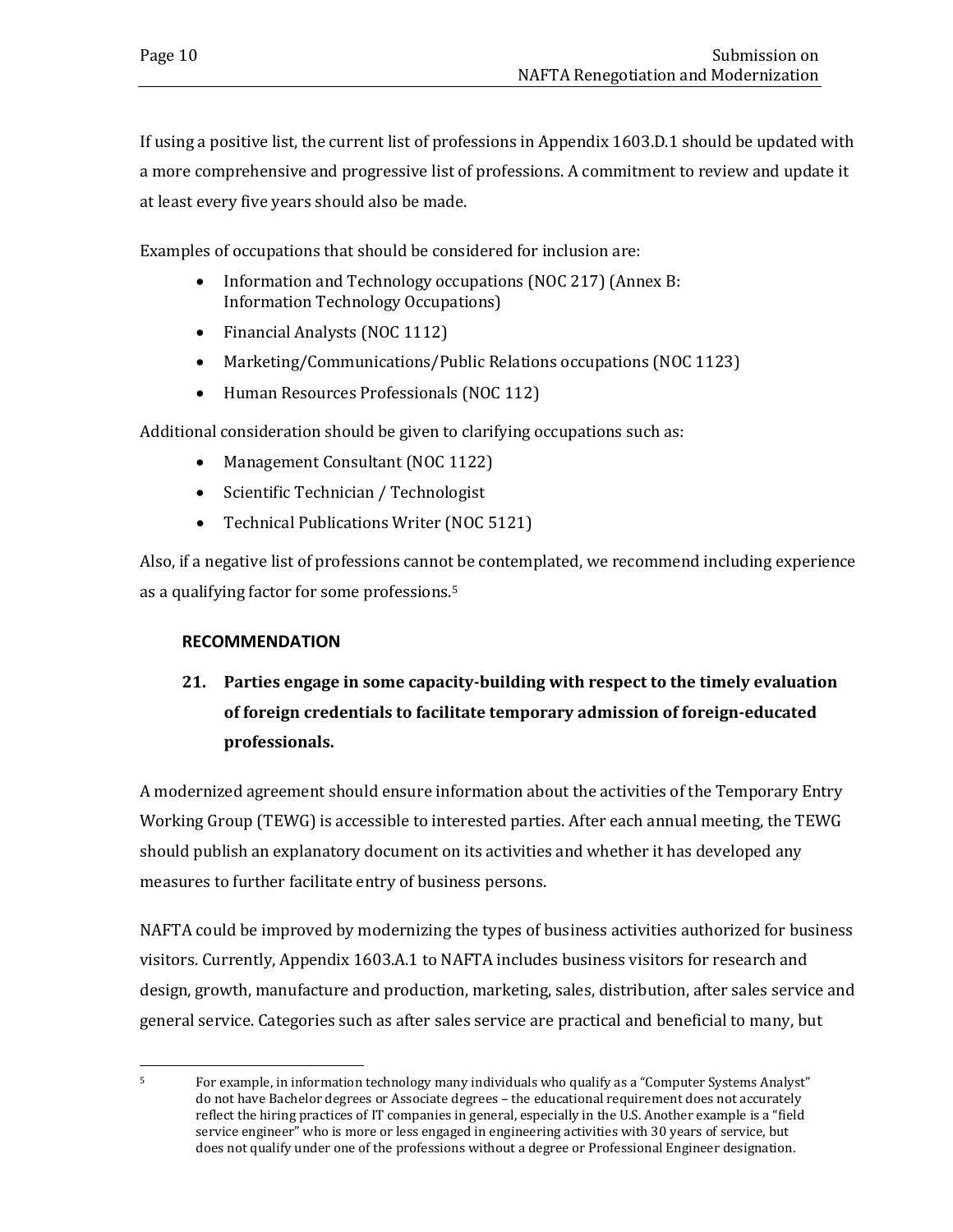others such as general service or growth, manufacture and production require elaboration for practicality in modern and future business models.

# <span id="page-14-0"></span>**III. NEW AREAS THAT SHOULD FORM PART OF A MODERNIZED AGREEMENT**

# **A. E-Commerce and Trade Facilitation**

<span id="page-14-1"></span>If the North American trade framework is to be modernized then governments should ensure new forms of trade can flourish with minimum regulatory obstacles.

The e-commerce market has developed constantly in the past decade. Retail sales from worldwide e-commerce are expected to grow from 1.92 trillion U.S. dollars in 2016 to 4.06 trillion in 2020. As of 2015, the largest e-commerce markets in the world were Asia Pacific and North America. Although in North America the U.S. is by far the largest regional market for e-commerce, Canada is gaining ground. Here, retail e-commerce sales are expected to reach almost 29 billion Canadian dollars by 2021, up from 18.3 billion in 2016.

Technology should be a focal point of any renegotiation, both in terms of e-commerce and to reduce delays and duplication of work. Using technological advances to streamline the bordercrossing process should be top of mind.

#### **RECOMMENDATION**

**22. Obtain greater data protections for Canadian personal information by committing to a Privacy Shield-type arrangement that guarantees the same level of protection for Canadians as they enjoy in Canada. This arrangement should guarantee a minimum level of protection of the personal information of Canadians and Mexicans, particularly in light of concerns of mass government surveillance.**

We anticipate the U.S. may resist data localization rules, but we recommend remaining firm in this goal. Privacy is a key concern for Canadians. Beyond the concern for individuals, Canada's position as a key trading partner with the EU could be threatened if Canada does not maintain a rigorous personal data protection regime.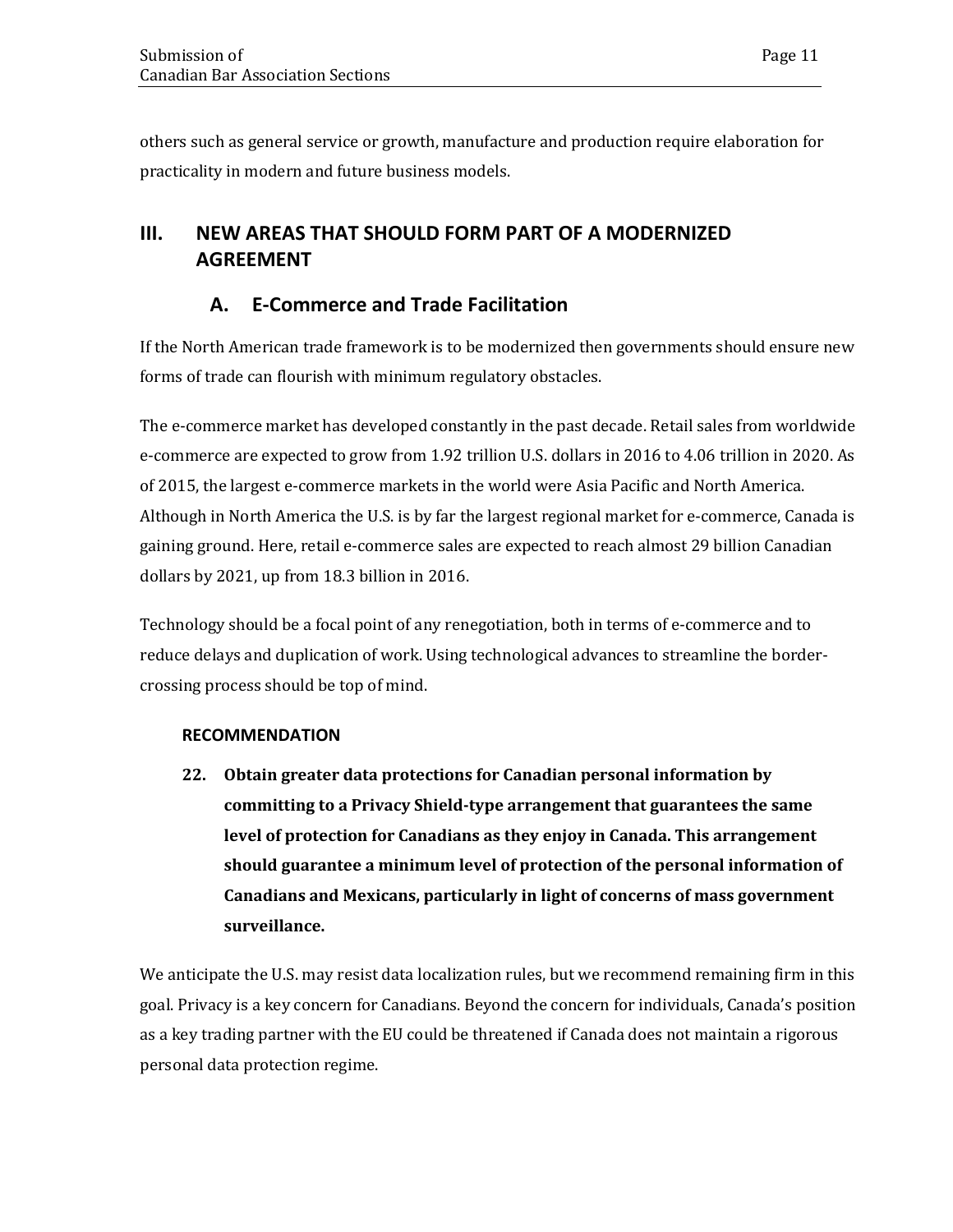### **B. Accommodations for Small and Medium-sized Enterprises (SMEs)**

<span id="page-15-0"></span>Accommodating SMEs in the dispute resolution process is a critical aspect of NAFTA. The current process is impractical for many, if not most, SMEs.

CETA includes two dispute settlement provisions that would alleviate the concerns of SMEs. CETA Article 8.23(5) allows small businesses to request one arbitrator instead of the usual threemember panel, to reduce the cost of dispute resolution. Similarly, Article 8.39(6) allows the CETA Joint Committee to consider adding supplemental rules in the context of disputes with individuals and SMEs, to reduce the cost of dispute resolution and the amount of compensation.

#### **RECOMMENDATION**

# **23. Amend dispute resolution provisions to accommodate SMEs (see CETA articles 8.23(5) and 8.39(6))**

Adding discretion to waive filing fees, reducing the number of arbitrators, or otherwise alleviating the financial burden facing SMEs seeking dispute resolution will greatly improve access to justice for SMEs. As a corollary, these accommodations may improve the social license and overall buy-in for NAFTA from Canadian investors and other important stakeholders, as dispute settlement will no longer be seen as an avenue available only to large multinational corporations.

Additionally, should Canada proceed with mandatory posting of security for costs in the context of dispute resolution, we recommend that SMEs be exempt from these provisions.

### **C. Carbon Border Transfer Adjustment**

<span id="page-15-1"></span>Canada imports \$7.2B in crude oil and bitumen from the U.S., while exporting \$51.5billion. Trade in this area is key to both the Canadian and the U.S. economy.

Canada's proposed federal carbon pricing backstop, in its current form, exempts fuel exports. It applies to imports only at the stage of transferal to the end-user, or to fuel that an importer brings into the jurisdiction and does not transfer the fuel to a Registered Fuel Distributor.

However, the federal carbon pricing backstop may have implications for Canadian exports that use fuel in the production process. Canadian producers may be subject to levies either via the regular levy component of the backstop, or the out-put based pricing system, if the producer is unable to improve emissions efficiency to the standard set by government, (likely the equivalent of top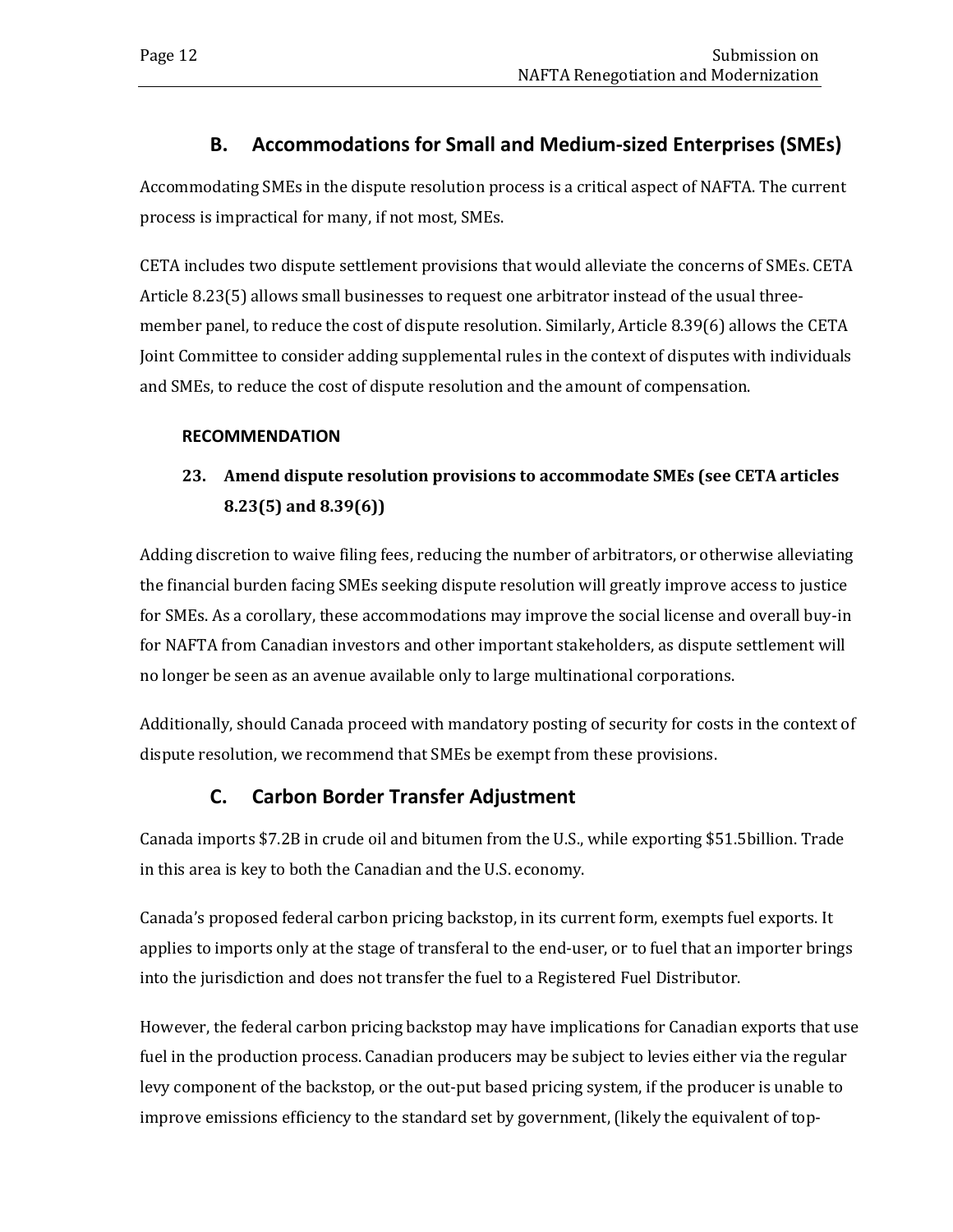quartile performance in the industry). Facilities may relocate to avoid penalties associated with this backstop or Canadian producers may lose competitiveness with U.S. products.

#### **RECOMMENDATION**

# **24. Canada should not limit its ability to impose a Carbon Border Transfer Adjustment (CBTA) in the future (should a loss in competitiveness occur due to Canada's federal carbon pricing scheme).**

In light of the U.S. leaving the Paris Agreement, Canada may consider working with individual U.S. states on carbon pricing. To that end, Canada should refer to emergent California legislation SB-775, which includes ambitious emissions reduction targets and introduce a complex pricing system.<sup>[6](#page-16-3)</sup>

### **D. Training and Skills Development**

<span id="page-16-0"></span>Trilateral efforts should help workers in all three nations adjust to the dynamic labour market. Training and skills development ensure a safety net so those who have lost their jobs due to market or technological changes can still benefit from advantages of NAFTA.

### **E. Recognition of Professional and Trade Credentials**

<span id="page-16-1"></span>A modernized agreement could promote the recognition of credentials of professionals. This could also extend to certified trades. In Canada, recognition of foreign credentials has been a weakness due to inconsistencies among provincial regulatory authorities. In addition, it appears that some protectionism persists among certain professional regulatory bodies.

#### **RECOMMENDATION**

**25. Parties make firm commitments to develop and implement programs for the recognition of professional and trade credentials in the NAFTA zone.** 

### **F. Mobility of Skilled Trade workers**

<span id="page-16-2"></span>There is currently no provision in NAFTA facilitating the mobility of skilled trade workers.

<span id="page-16-3"></span>

 $6$  SB-775 California Global Warming Solutions Act of 2006: market-based compliance mechanisms, available **online** (http://ow.ly/B3nt30dIX3r).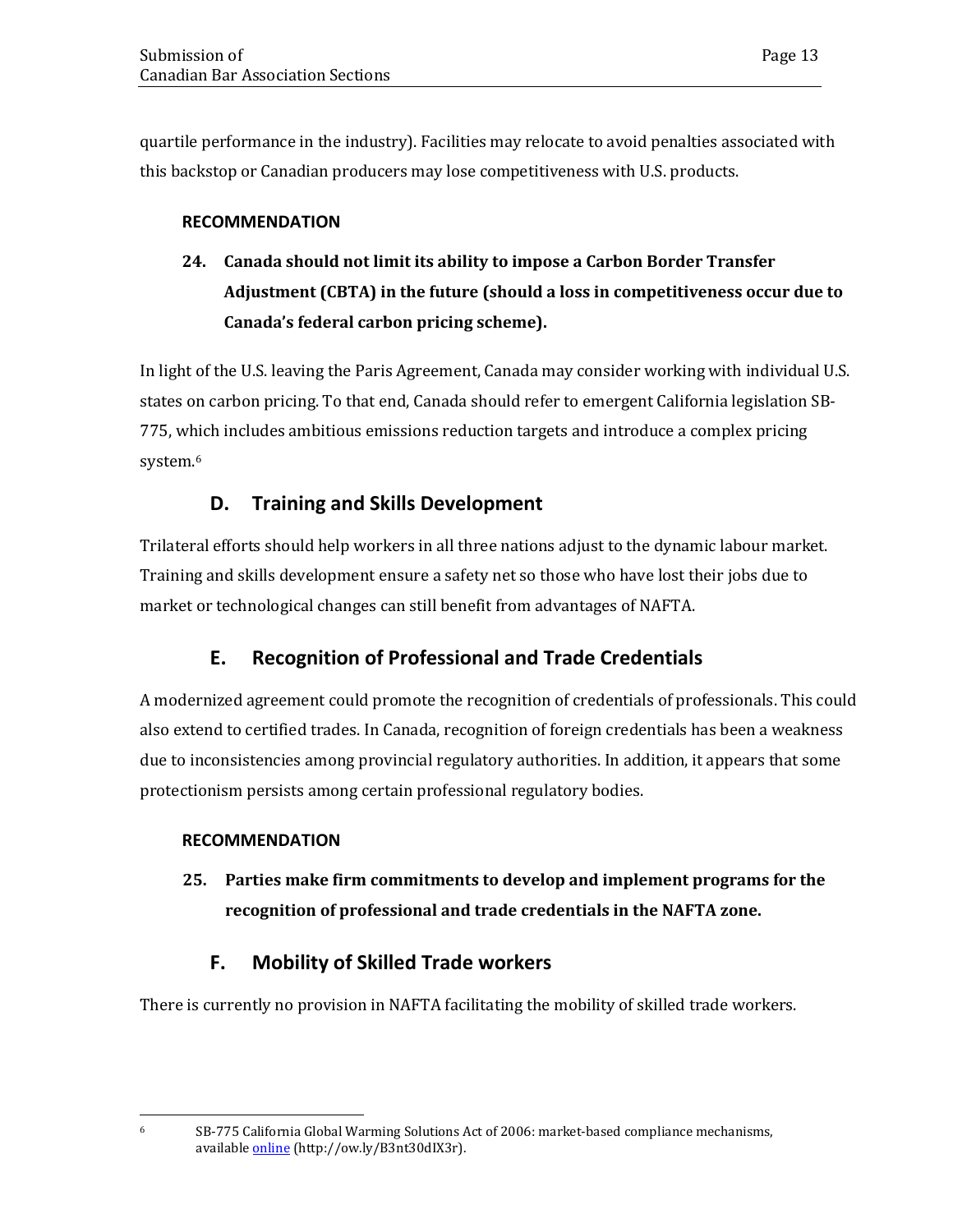#### **RECOMMENDATION**

**26. Implement a visa program modelled on the NAFTA professionals category for skilled trades with appropriate input from union and accreditation organizations.** 

### **G. Trusted Employers**

<span id="page-17-0"></span>A modernized agreement could promote good employment practices and conduct by rewarding employers that comply with employment standards. These employers could be eligible for trusted employer status or privileges to further facilitate the cross-border mobility of their workers. Given that employment standards are subject to provincial and territorial regulation in Canada, employers could maintain provincial certificates to be eligible for such a trusted employer program.

Giving employers access to time-sensitive, consistent processing of business visitors and temporary workers would increase access to talent, promote business efficiency and reduce loss of economic opportunities.

In addition, we recommend facilitative measures similar to the Global Talent Stream including work permit exemptions for short-term cross-border work and expedited processing.

### **H. Transparency and Anti-corruption**

<span id="page-17-1"></span>Canadian businesses benefit from an environment where good governance and the rule of law are protected. While foreign companies will benefit from the Canadian environment and Canada's commitment to fight corruption, it will be important to ensure that Canadian businesses and investors benefit from the same treatment abroad. Since NAFTA's inception, there is now consensus to include anti-corruption best practices and transparency provisions in trade agreements.[7](#page-17-2)

#### **RECOMMENDATION**

#### **27. At a minimum, NAFTA should include provisions that reflect TPP Chapter 26.**

This approach would be consistent with international agreements on transparency and anticorruption to which Canada is a party such as the *OECD Anti-Bribery Convention and the United* 

<span id="page-17-2"></span> <sup>7</sup> See: Anti-Corruption and Transparency Provisions in Trade Agreements, Transparency International, February 13, 2017.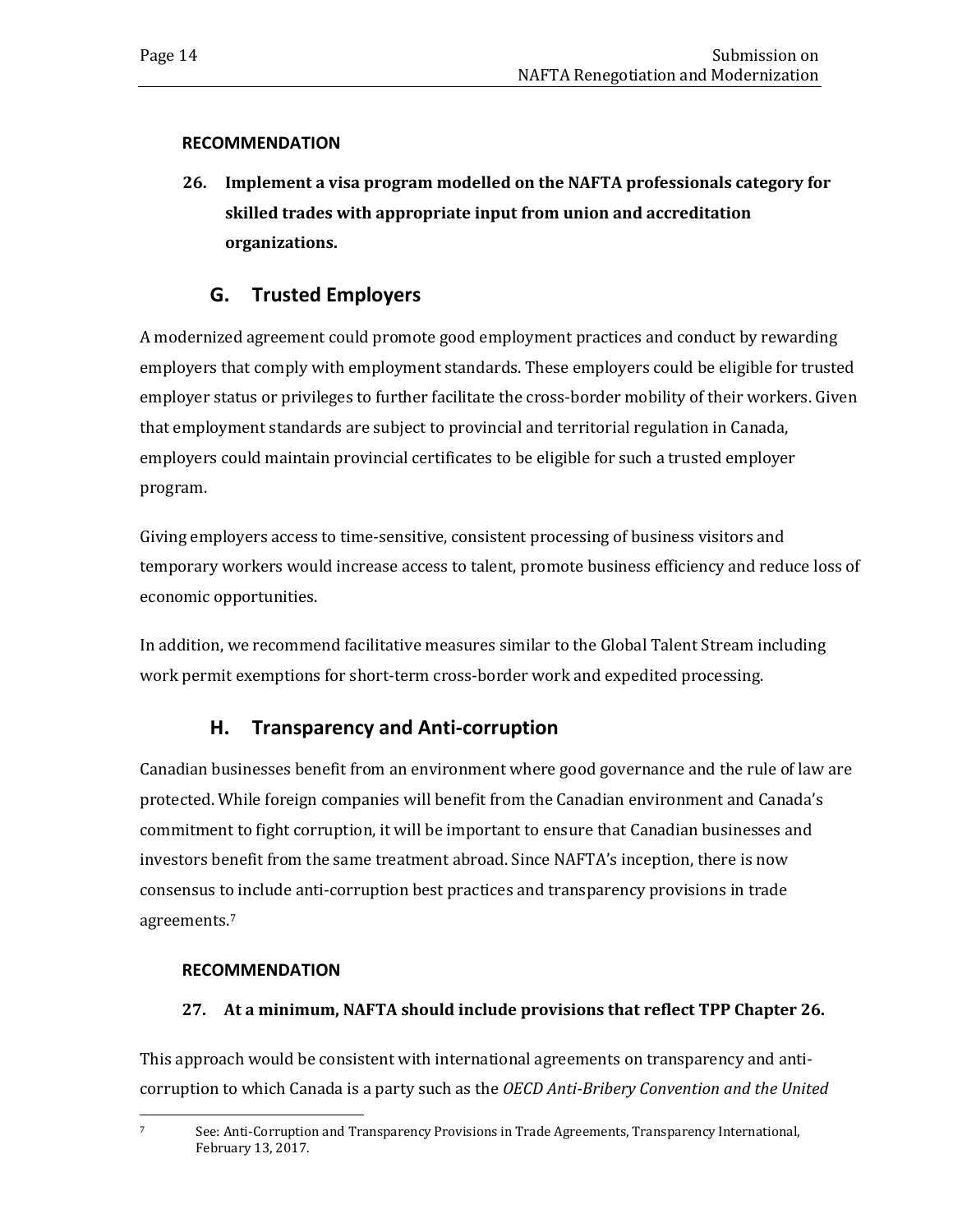*Nations Convention Against Corruption* (UNCAC) and would send a clear message that Canada promotes fair play in international trade. The U.S. and Mexico are parties to the *OECD Anti-Bribery Convention and UNCAC.* See a comparison of these conventions in Annex C.

Canada and U.S. already have robust anti-corruption legislation while Mexico, which ranked 123rd amongst 176 countries surveyed in the 2016 *Transparency International 2016 Corruption Perceptions Index*, recently enacted comprehensive anti-corruption legislation under the new National Anti-Corruption System *(Sistema Nacional Anticorrupción or SNA)*.

While Mexico's initiatives are a positive development in the global fight against corruption, Mexico is likely to face enforcement challenges.

Both TPP and CETA have significantly expanded transparency provisions (see for example TPP Articles 8.17 and 9.24; CETA Articles 8.36 and 4.6). However, in the context of dispute settlements, we caution Canada against overbreadth. Arbitrators should be empowered to limit the amount of information and evidence they admit into evidence. Boundless intervention in dispute settlements can create chaos and significantly increase the costs on the parties. This could have serious negative effects on access to dispute settlement generally, and particularly on access to dispute settlement by SMEs and individuals.

### **I. Corporate Social Responsibility**

<span id="page-18-0"></span>Since NAFTA was entered into in 1994 much progress has been made in corporate social responsibility. Many countries, including Canada, have committed to the United Nations Sustainable Development Goals (SDGs) and many public companies have embraced their corporate social responsibility given regulatory and other requirements.

A revised NAFTA should ensure that suppliers in each country are all held to similar standards so that no supplier will have a competitive advantage over another. These should include fair labour laws and regulations, anti-corruption and bribery laws, minimum wages, working hours, overtime, days of rest, workers health and compensation.

# <span id="page-18-1"></span>**IV. AREAS THAT HAVE BEEN THE MOST BENEFICIAL TO CANADIAN EXPORTERS**

### **A. Chapter 3 – National Treatment and Market Access for Goods**

<span id="page-18-2"></span>This chapter has had a very positive impact for Canadian exporters.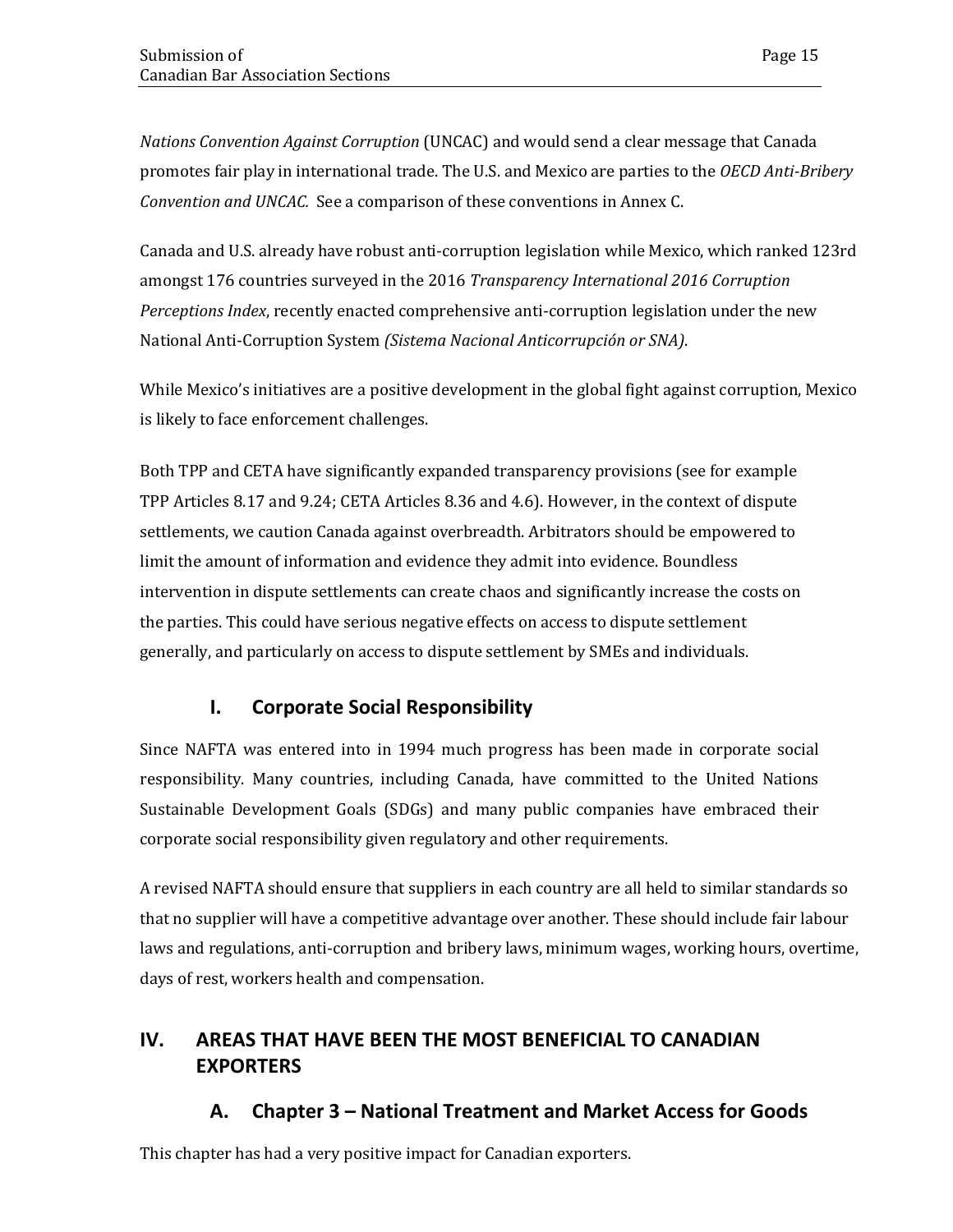#### **RECOMMENDATION**

**28. Consider incorporating a bar on import and export restrictions except in accordance with Article XI of GATT 1994, as in TPP Article 2.10.**

#### **B. Chapter 16 – Temporary Entry for Business Persons**

<span id="page-19-0"></span>Generally, temporary entry for business visitors has facilitated the movement and business activities of millions of business visitors in a manner consistent with NAFTA. The process for traders and investors to be approved under NAFTA at U.S. consulates is functioning well.

The temporary entry of Intra Company Transferees (ICTs) is highly beneficial to all Parties. There is reasonable flexibility on intermittent physical presence on the five-year cap for specialized knowledge and the seven-year cap for executives and managers.

# <span id="page-19-1"></span>**V. POTENTIAL PROPOSALS FROM THE U.S. OR MEXICO WHERE CANADA COULD BE PRESSED TO TAKE ON COMMITMENTS TO ADDRESS PERCEIVED TRADE IRRITANTS**

### **A. Telecommunication, Culture and Environmental**

<span id="page-19-2"></span>We anticipate that telecommunication and cultural carve-outs and environmental provisions may emerge as trade irritants. We recommend that Canada remain firm on these issues.

### **B. Importance of Trilateral Agreement**

<span id="page-19-3"></span>If Canada foresees attempts to negotiate a bilateral agreement, it should reinforce the importance of a trilateral agreement. A trilateral agreement streamlines supply chains, integrates industries and provides a uniform approach to dispute settlement.

### **C. Increased Professionals**

<span id="page-19-4"></span>There could be some resistance by the U.S. to any expansion of "TN"<sup>[8](#page-19-5)</sup> professionals entering the U.S. and Canada should be prepared to explain the historical imbalance between the number of Canadians entering the U.S. and Americans entering Canada. We understand that far more Canadians enter the U.S., which may be a mere function of the U.S. market size. It is important to state the benefits to the U.S. economy of having access to Canadian talent and services.

<span id="page-19-5"></span><sup>&</sup>lt;sup>8</sup> The TN status (or TN visa) is a special non-immigrant classification that permits qualified Canadian and Mexican citizens to seek temporary entry into the U.S. to engage in business activities at a professional level.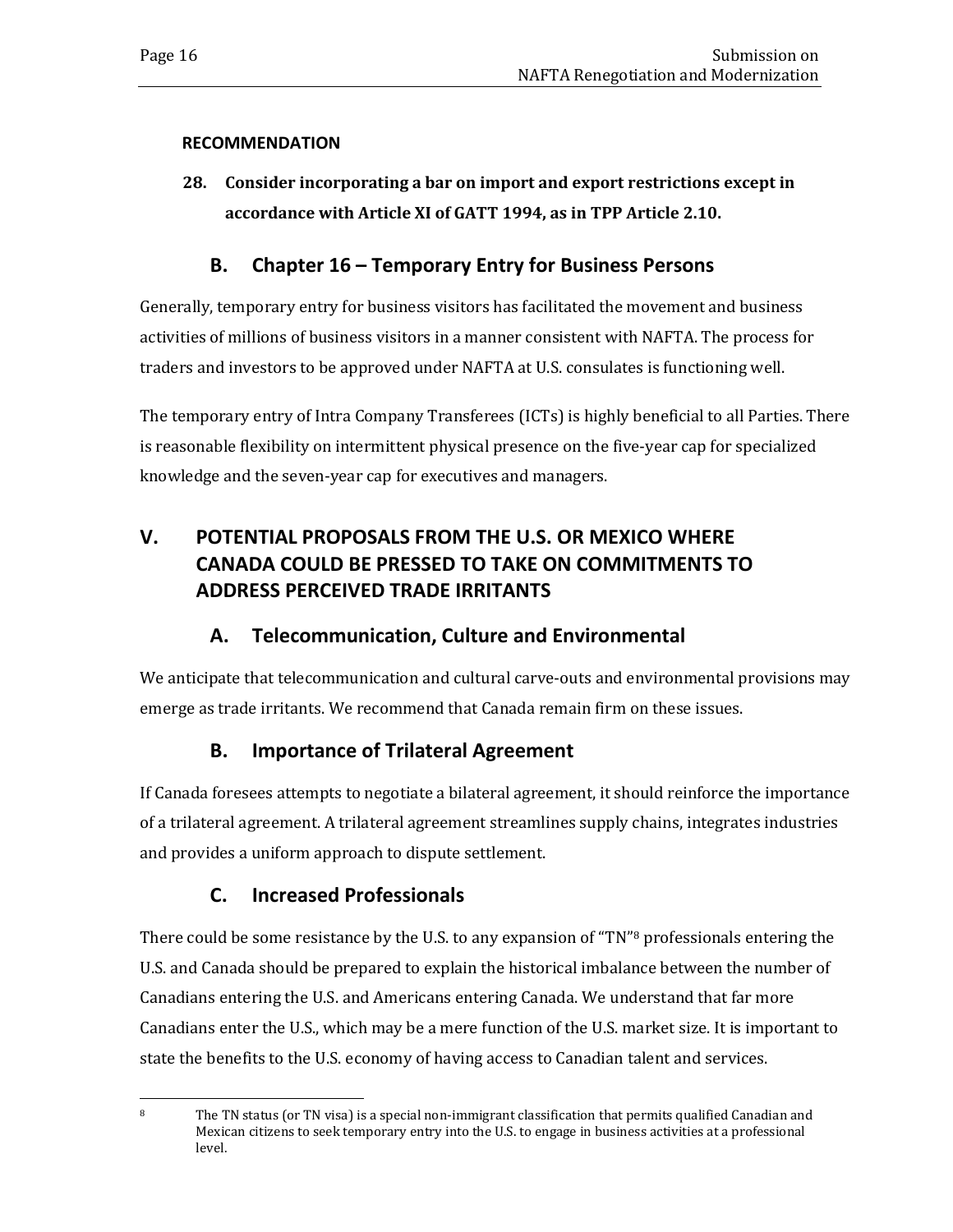### **D. Real Property**

<span id="page-20-0"></span>The U.S. and Mexico may raise concerns with the foreign buyer's tax (FBT) on property purchases in the Greater Golden Horseshoe Region and Greater Vancouver Regional District in light of Canada's obligations under NAFTA Article 1102.

# <span id="page-20-1"></span>**VI. COMMENTS ON SIDE AGREEMENT OF LABOUR**

Currently, NAFTA does not impose domestic labour standards obligations. The North American Agreement on Labour Cooperation (NAALC) was a side agreement to NAFTA to address labour issues.

NAALC does not establish minimum standards for the domestic law of any Party. Rather, it serves to evidence the commitment of each Party to promote certain core labour standards. It also sets out the expectations of each Party to enforce its domestic labour legislation in an equitable and transparent manner. Finally, it establishes means of cooperation and consultation between the Parties to address potential disagreements.

NAALC provides a limited dispute mechanism process.

# **A. Incorporation of Labour Standards Directly into NAFTA**

<span id="page-20-2"></span>Since NAFTA and NAALC took effect in 1994, Canada has entered into trade agreements that directly incorporate labour commitments into the main agreement. The most recent example is TPP Chapter 19.

The primary criticism of NAALC has been its limited dispute mechanism process and the weak sanctions available for repeated non-compliance. Incorporating labour standards directly into NAFTA would make labour standards non-compliance complaints subject to the same protection as any other trade issue.

The enforcement provisions should be broader. Presently, Part Five (Resolution of Disputes) under NAALC may be invoked only with a complaint of a Party's failure to enforce its occupational health, child labour or minimum wage standards. In contrast, TPP Article 19.15 allows any Party to seek enforcement of any matter arising under Chapter19 to 28 (Dispute Settlement), where attempts to resolve the matter through consultation have been unsuccessful.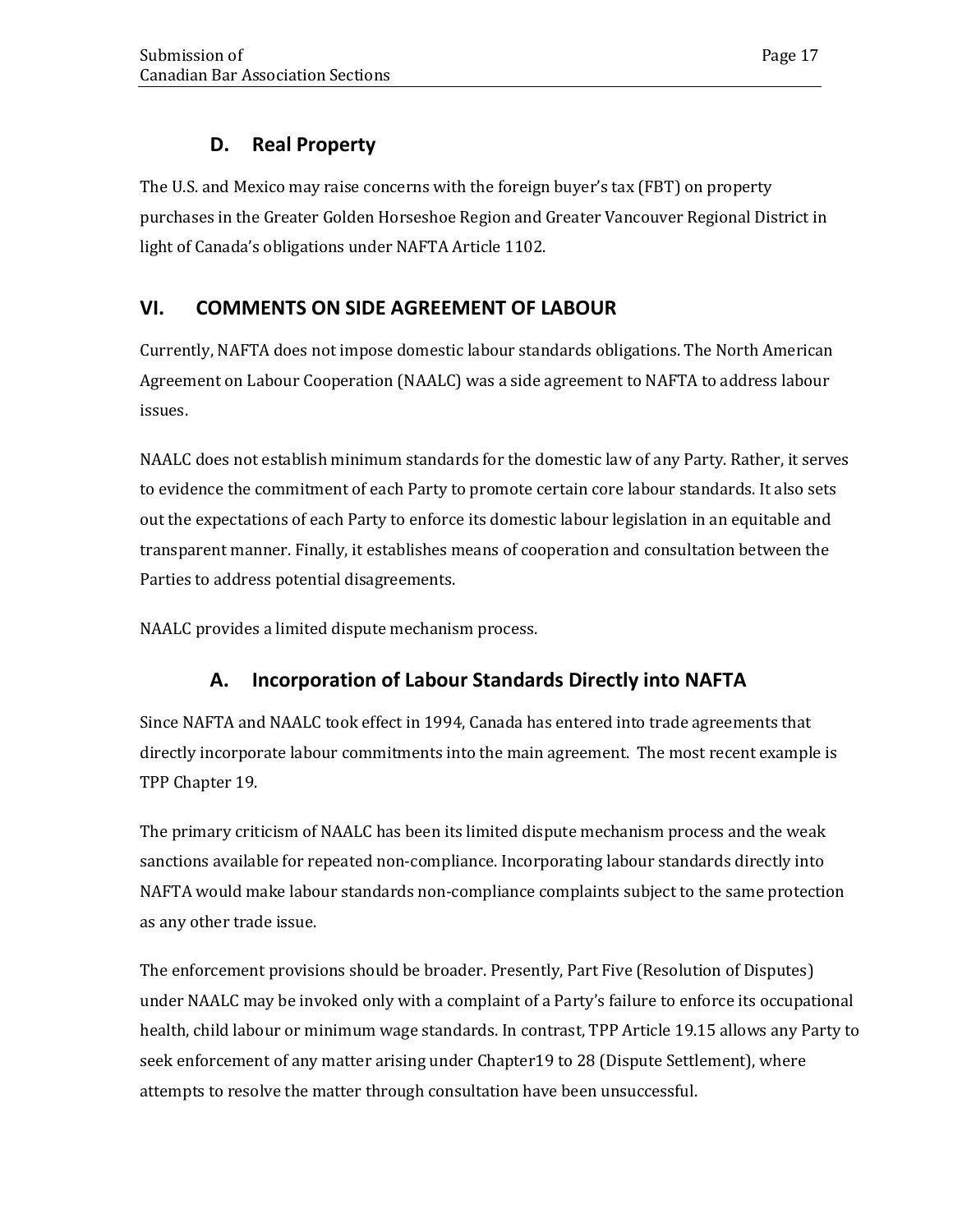#### **RECOMMENDATIONS**

- **29. Incorporate a chapter to address labour standards within the body of the trade agreement (and consequently repeal the existing NAALC).**
- **30. Include a workable and effective labour standards protection framework. The model adopted should ensure that any dispute about a Party's commitments on basic labour standards and their enforcement would be treated in the same manner as any other complaint of non-compliance.**

# <span id="page-21-0"></span>**B. Strengthen Commitment to Core International Labour Organization Principles**

Under NAALC Annex 1, each Party commits to promoting certain labour principles.

More recent trade agreements have sought to strengthen the commitment of each Party to enact legislation to protect core labour rights.<sup>[9](#page-21-1)</sup>

#### **RECOMMENDATION**

# **31. Adopt a provision requiring each Party to adopt legislation to protect core labour standards (see TPP Article 19.3).**

Requiring Parties to adopt legislation would go beyond the current provisions of NAALC. which requires only a commitment to promote certain labour standards. It would ensure that another Party could not use weaker labour standards to gain a competitive advantage over Canadians. The obligations in TPP Article 19.3 are already in employment and labour standards legislation across Canada (federal and provincial). As such, this recommendation would not impose additional obligations in Canada.

- a. freedom of association and the effective recognition of the right to collective bargaining;
- b. the elimination of all forms of forced or compulsory labour;
- c. the effective abolition of child labour and, for the purposes of this Agreement, a prohibition on the worst forms of child labour; and
- d. the elimination of discrimination in respect of employment and occupation.
- 2. Each Party shall adopt and maintain statutes and regulations, and practices thereunder, governing acceptable conditions of work with respect to minimum wages, hours of work, and occupational safety and health.

<span id="page-21-1"></span> <sup>9</sup> For example, TPP Article 19.3 provides:

<sup>1.</sup> Each Party shall adopt and maintain in its statutes and regulations, and practices thereunder, the following rights as stated in the ILO Declaration: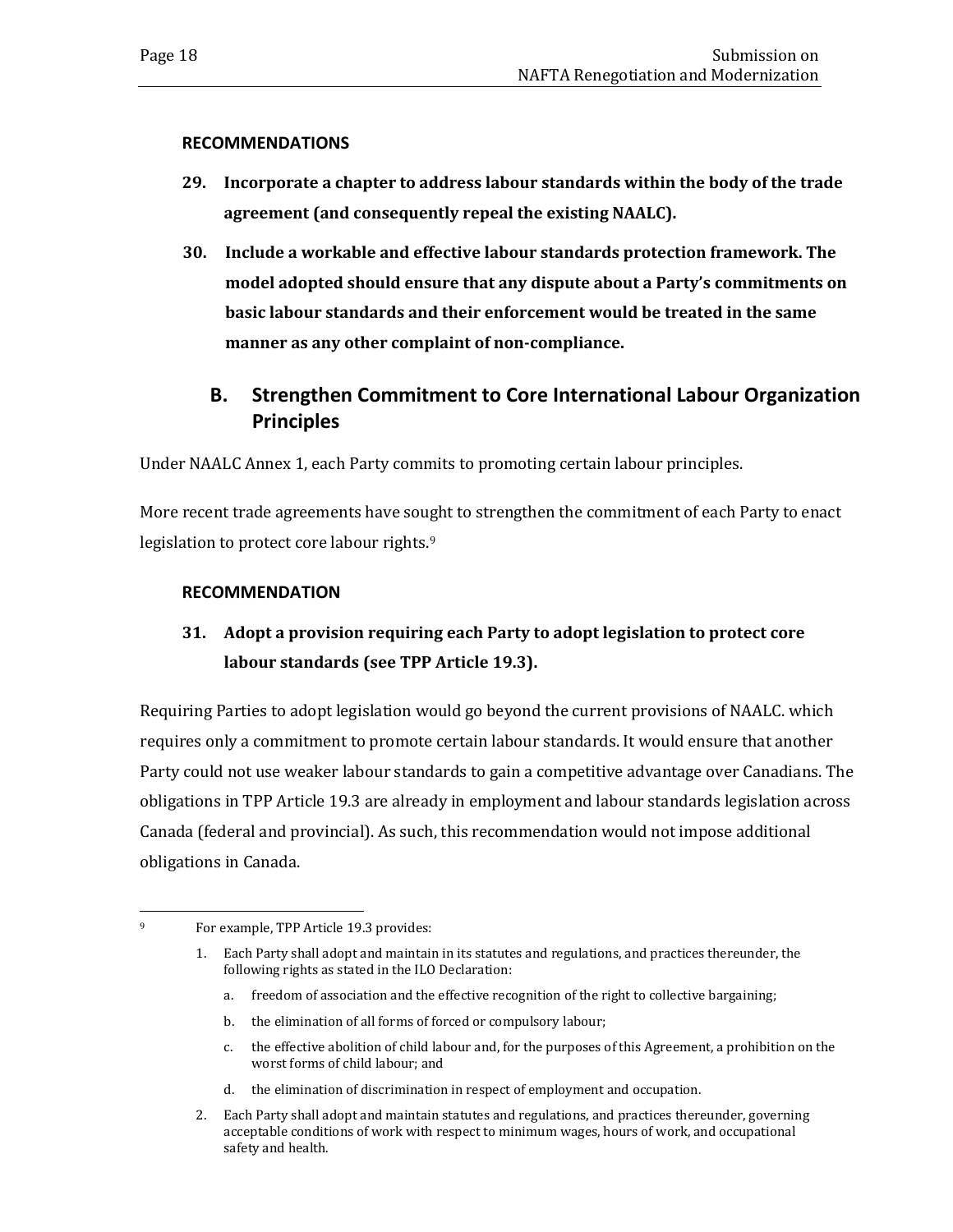### <span id="page-22-0"></span>**VII. COMMENTS ON SIDE AGREEMENT ON ENVIRONMENTAL COOPERATION**

The renegotiation of NAFTA is an opportunity to incorporate the Side Agreement on Environmental Cooperation into the main text of the agreement.

#### **RECOMMENDATION**

**32. Refer to TPP Article 20 and CETA Article 24 as benchmarks for improved environmental trade provisions. If these efforts fail, we encourage Canada to work with Mexico to maintain and, if possible, improve the environmental provisions in NAFTA.**

### <span id="page-22-1"></span>**VIII. CONCLUSION**

Since NAFTA was implemented in 1994, economic and business models have evolved significantly. Many industry sectors depend on integration, efficiency and knowledge transfer in a competitive global market. Advances in information technology and communications have enhanced global supply chains, international trade and market integration.

A key element of modernization is the cross-border mobility of human talent, capitalizing on technological advances and strengthening anti-corruption and transparency measures. As Canada prepares to engage in the renegotiation of NAFTA, a key focus should be on promoting efficiency, clarity and reliability.

We appreciate the government seeking input on NAFTA's renegotiation and modernization and would welcome an opportunity to discuss our comments. We also look forward to the opportunity for continued participation in this initiative.

### <span id="page-22-2"></span>**IX. SUMMARY OF RECOMMENDATIONS**

- **1. Add an ad hoc discussion element to Chapter Three (such as TPP Article 2.9.)**
- **2. Include specific reference to technology products, requiring Parties to participate in the** *WTO Ministerial Declaration on Trade in Information Technology Products* **(Information Technology Agreement), 13 December 1996, and adopt the Schedule of Tariff Concessions set out in the Decision of**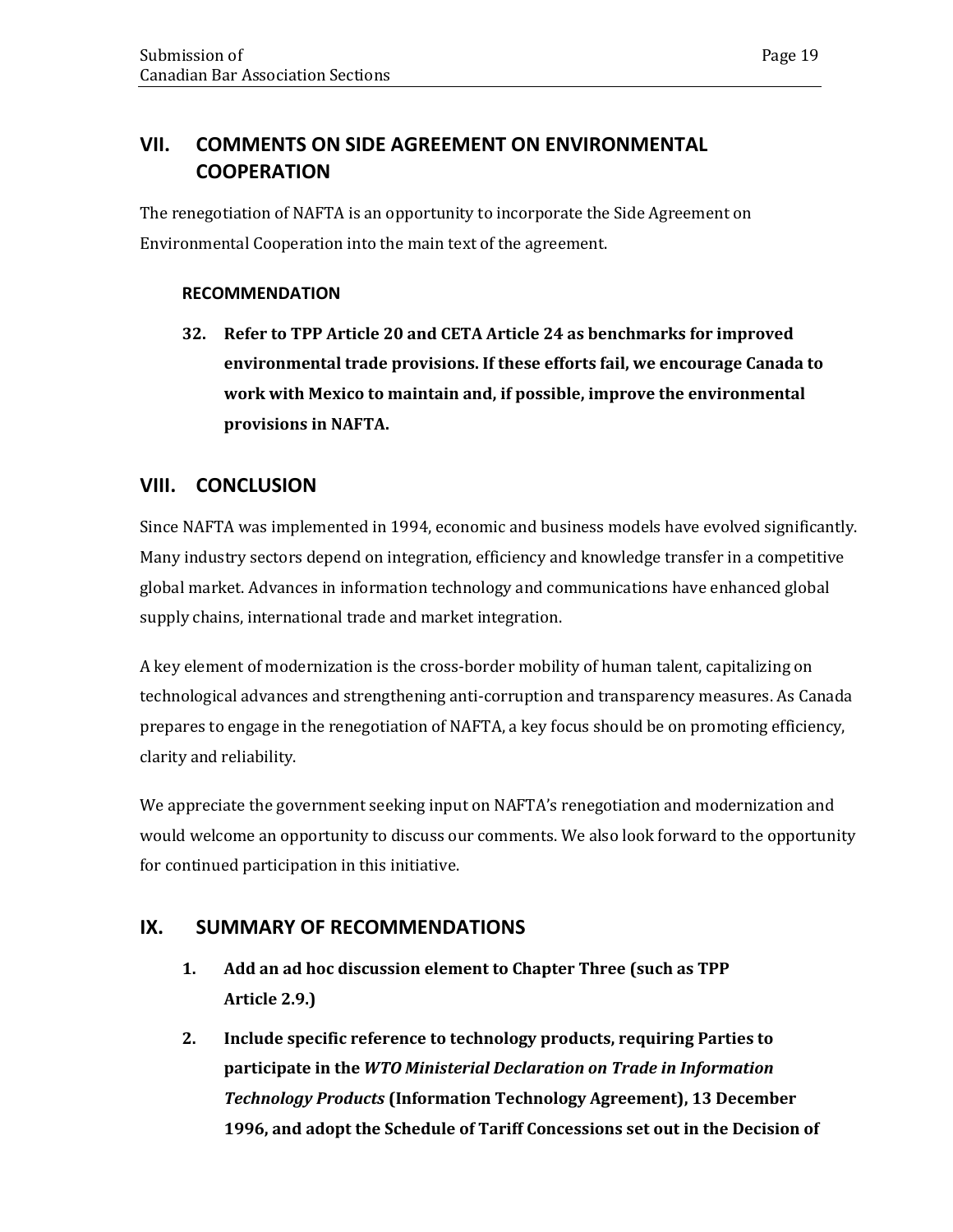**26 March 1980, L/4962, in accordance with paragraph 2 of the Information Technology Agreement (see TPP Article 2.17).**

- **3. Clarify the formula for wholly North American goods (perhaps by adopting TPP Article 3.3)**
- **4. Incorporate provisions that account for recycling and remanufacturing in the three Parties (see TPP Article 3.4).**
- **5. Incorporate the formula from TPP Article 3.5 to NAFTA Article 402. This change would close gaps in the NAFTA framework and give greater clarity to investors and other stakeholders.**
- **6. Include a requirement that Parties wishing to introduce a new technical regulation must give the data upon which that regulation is based (see CETA Article 4.4(1)).**
- **7. Adjust thresholds upwards to align with the thresholds under TPP.**
- **8. Update procedural requirements. For example, notice provisions of NAFTA reflect timelines for paper bids. Electronic bid submission has made procurement processes quicker and timelines have been adjusted accordingly.**
- **9. Use CPC codes (used in Revised WTO-AGP, CETA and TPP) instead of cumbersome and imprecise CCS codes.**
- **10. To address "Buy America" restrictions, we suggest expanding the coverage of NAFTA to subnational governments (see CETA Chapter 19 Annexes, and TPP Chapter 15-A Annexes). However, we do not recommend pursuing this expansion in the absence of a significant gain in return.**
- **11. Exclusions and carve-outs in TPP should be reflected in a revised NAFTA where appropriate. Provide special accommodation for set-asides for Aboriginal peoples (see CETA 19-7(2))**
- **12. Maintain current language of Article 1123**
- **13. Amend Article 1120 to allow disputing parties to bring a claim before the six month period has elapsed (if both parties agree).**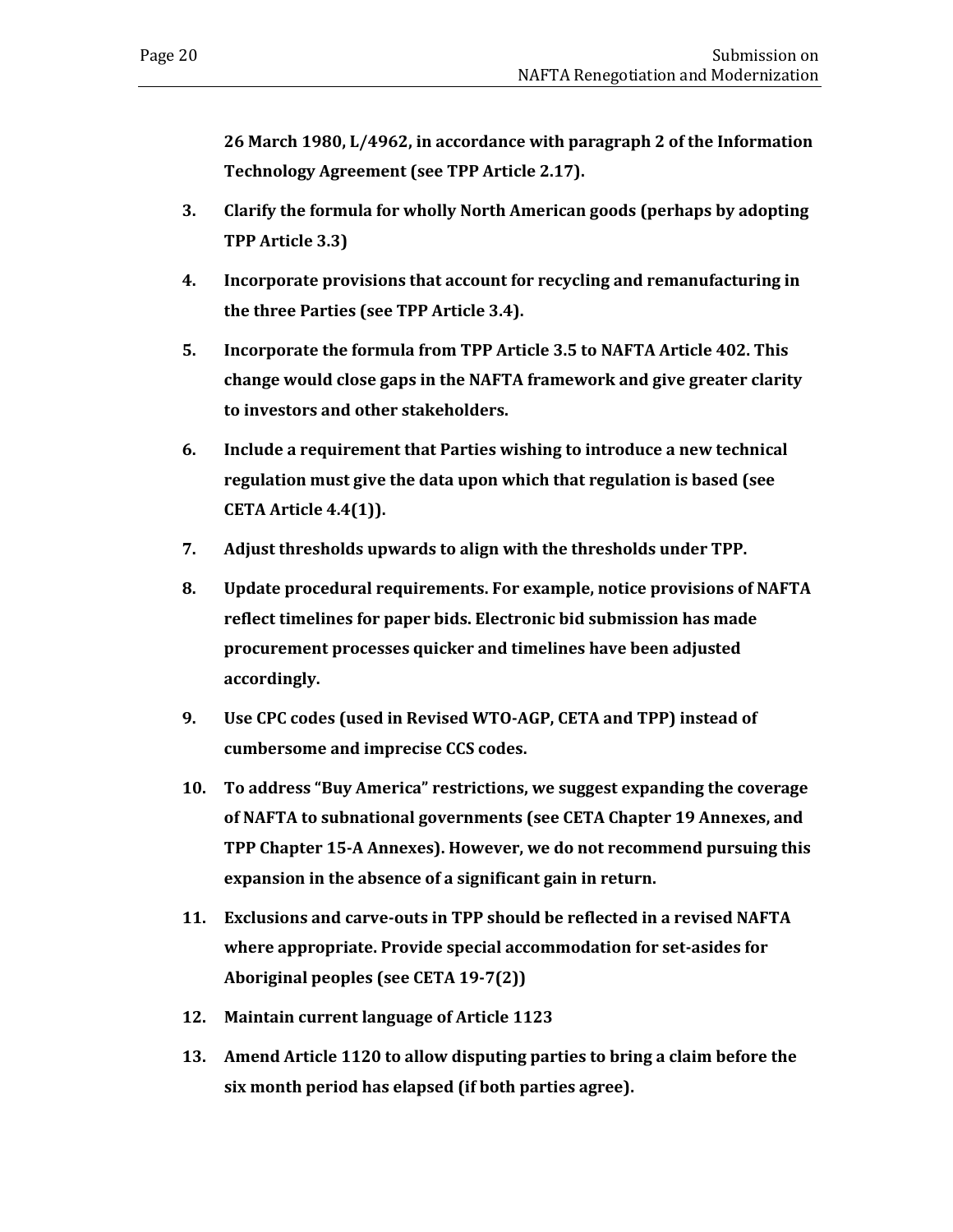- **14. Include TPP Article 9.10(1)(h), which prevents a Party from forcing an investor to use or not use a particular technology in connection with the investment, but with the exception in Article 9.10(4) that a Party may require an investor to employ or train workers in the Party's territory, so long as that training does not require transfer of proprietary technology or other knowledge.**
- **15. Include provisions that would help provide clarity and certainty, i.e. that a Party will not be restricted from pursuing legitimate public welfare objectives (see TPP Article 9.10 (3)(h) and Article 9.16).**
- **16. Consider CETA 9.2(1)(c) as a model for scope and coverage to broaden NAFTA's application to the supply of a service to the public generally. Also consider TPP Article 10.2(1)(c), which includes telecommunications, to modernize this Chapter.**
- **17. A revised NAFTA should contain a separate and stronger Competition Policy chapter. This new chapter should specify that competition law applies to monopolies and state enterprises, subject to recognize exemptions under the laws of each Party (see CETA Article 17.3).**
- **18. Develop and adopt common criteria, definitions and interpretations for Temporary Entry for Business Persons and engage in regular, meaningful consultations to maintain relevance, consistency and procedural fairness.**
- **19. Modernize the current list of professions by updating the positive list or creating a new negative list of professions similar to other free trade agreements (see Canada-Peru and Canada-Columbia trade agreements).**
- **20. Generally align NAFTA with TTP Chapter 12 and CETA Chapters 10 and 11.**
- **21. Parties engage in some capacity-building with respect to the timely evaluation of foreign credentials to facilitate temporary admission of foreign-educated professionals.**
- **22. Obtain greater data protections for Canadian personal information by committing to a Privacy Shield-type arrangement that guarantees the same level of protection for Canadians as they enjoy in Canada. This arrangement should guarantee a minimum level of protection of the personal**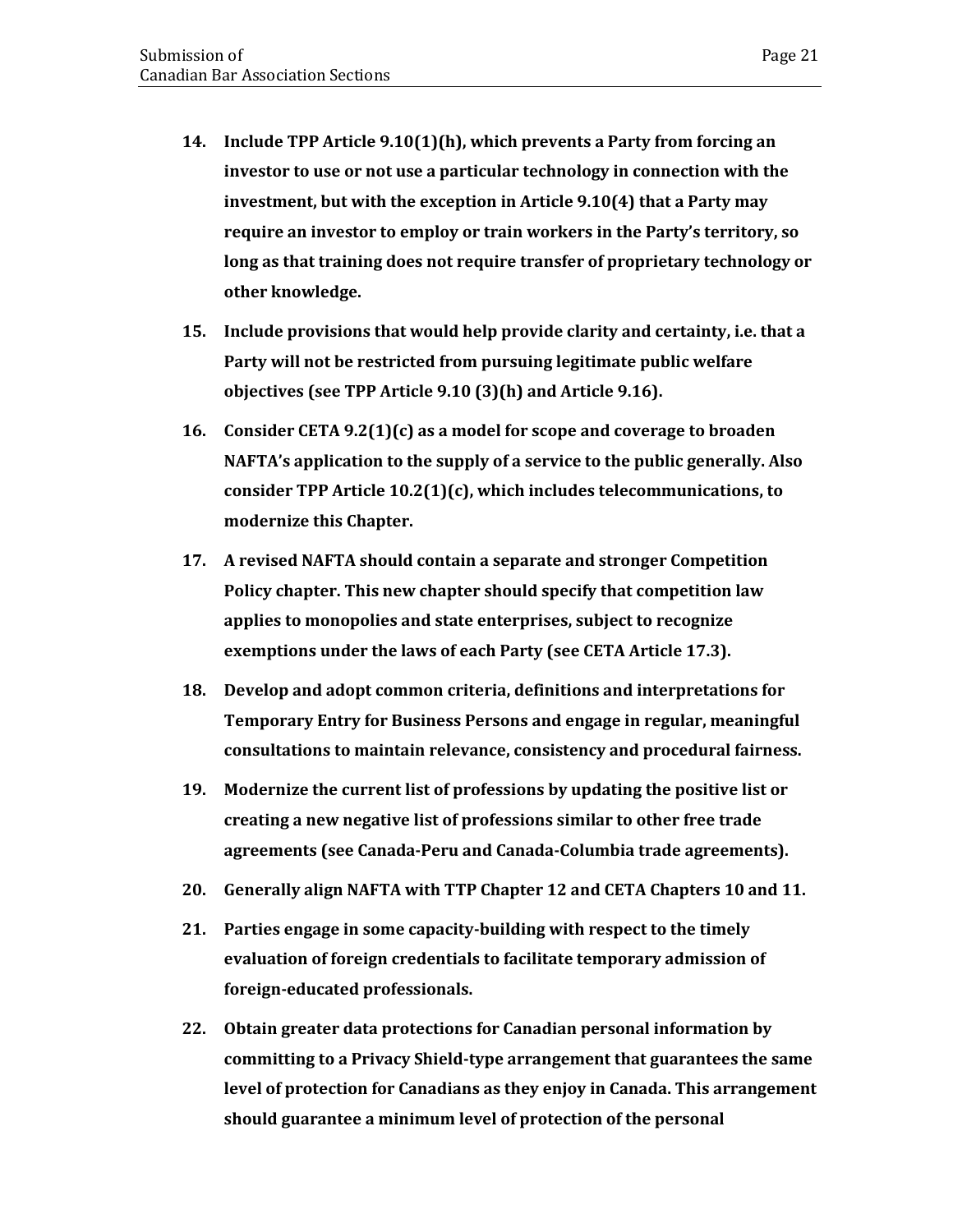**information of Canadians and Mexicans, particularly in light of concerns of mass government surveillance.**

- **23. Amend dispute resolution provisions to accommodate SMEs (see CETA Articles 8.23(5) and 8.39(6))**
- **24. Canada should not limit its ability to impose a Carbon Border Transfer Adjustment (CBTA) in the future (should a loss in competitiveness occur due to Canada's federal carbon pricing scheme).**
- **25. Parties make firm commitments to develop and implement programs for the recognition of professional and trade credentials in the NAFTA zone.**
- **26. Implement a visa program modelled on the NAFTA professionals category for skilled trades with appropriate input from union and accreditation organizations.**
- **27. At a minimum, NAFTA should include provisions that reflect TPP Chapter 26.**
- **28. Consider incorporating a bar on import and export restrictions except in accordance with Article XI of GATT 1994, as in TPP Article 2.10.**
- **29. Incorporate a chapter to address labour standards within the body of the trade agreement (and consequently repeal the existing NAALC).**
- **30. Include a workable and effective labour standards protection framework. The model adopted should ensure that any dispute about a Party's commitments on basic labour standards and their enforcement would be treated in the same manner as any other complaint of non-compliance.**
- **31. Adopt a provision requiring each Party to adopt legislation to protect core labour standards (see TPP Article 19.3).**
- **32. Refer to TPP Article 20 and CETA Article 24 as benchmarks for improved environmental trade provisions. Should these efforts fail, we encourage Canada to work with Mexico to maintain, and if possible, improve the environmental provisions in NAFTA.**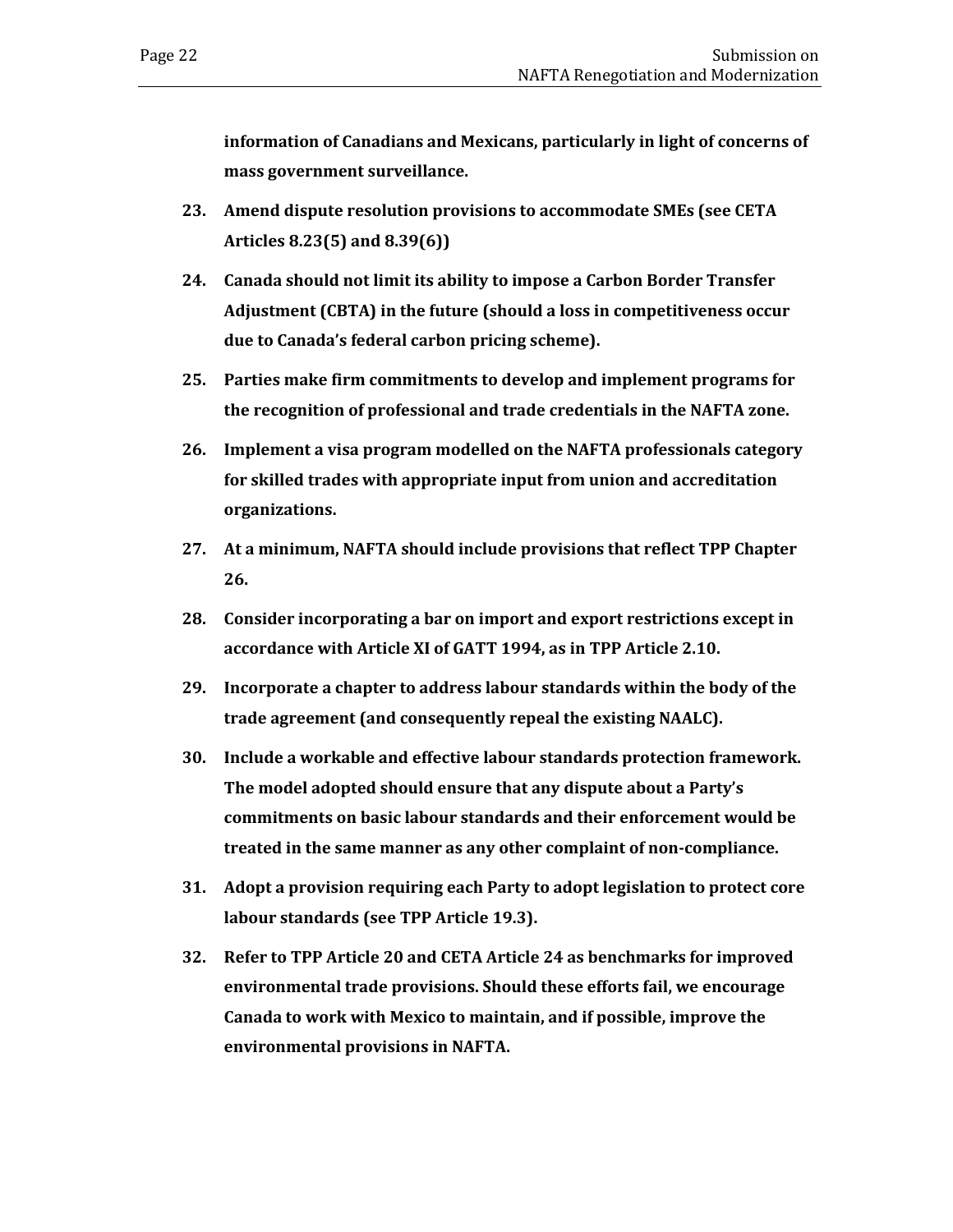# <span id="page-26-0"></span>**ANNEX A – Chapter Four: Rules of Origin, Product Specific Rule**

**General**: Market access opportunities for Canadian businesses into the U.S. and Mexican markets should be considered generally. For example, goods which incorporate a duty free item from a non-NAFTA country should not become dutiable because of additional manufacturing and processing in a NAFTA country, even if the manufacturing and processing aren't sufficient to cause a tariff class shift. The effect of this under current NAFTA rules is to put manufacturing and processing in a NAFTA member country at a disadvantage compared to domestic manufacturers and processors using the same supply inputs. Are any Canadian manufactured goods or services currently considered to be non-originating under the rules of origin or otherwise non-qualifying for duty free treatment upon entry into one of the other NAFTA countries? Future products and services currently under development (e.g. high tech, etc.) also should be examined to ensure that they are able to access full NAFTA benefits.

**Textiles:** Rules relating to textiles should be examined to ensure that fiber forward, yarn forward and fabric forward rules do not impede or preclude the optimization of opportunities to cost effectively import for sale and distribution in Canada products such as life jackets and flotation or safety devices manufactured in the U.S. with non-originating fabric. For example, if 80% of the cost of a life jacket relates to the labour and other originating inputs, should the textile or fabric being imported from a non-NAFTA country disqualify the finished life jacket as NAFTA originating?

**Food supplements**: Rules on food supplements should be examined to ensure that we are maximizing Canadian production, sales and distribution opportunities of products that contain inputs such as powdered protein or fruit concentrates. If a tariff class shift is needed to qualify as NAFTA originating then, should the many protein-inclusive products such as protein bars or protein shakes be non-qualifying simply because they include protein powder but their transformation into one of these other products (a significant and growing segment opportunity) does not prompt a tariff code shift? The rules of origin also should be reviewed for ketchup.

**Simplification**: Wherever possible, simplifying the rules of origin should be considered. Complexity in regional value content rules (e.g. tracing) drives costs and significantly increases the likelihood of errors. It also increases the challenges for SMEs to enjoy the benefits of the trade agreement.

**Definition of "originating":** Consideration should be given to using the definition of originating as determined under NAFTA rules of origin, for purposes of anti-dumping or countervail investigations reviewed in the context of NAFTA. To use a different definition (e.g. one drawn from other contexts) is inconsistent with the objectives of NAFTA and the establishment of common trade rules in the NAFTA countries.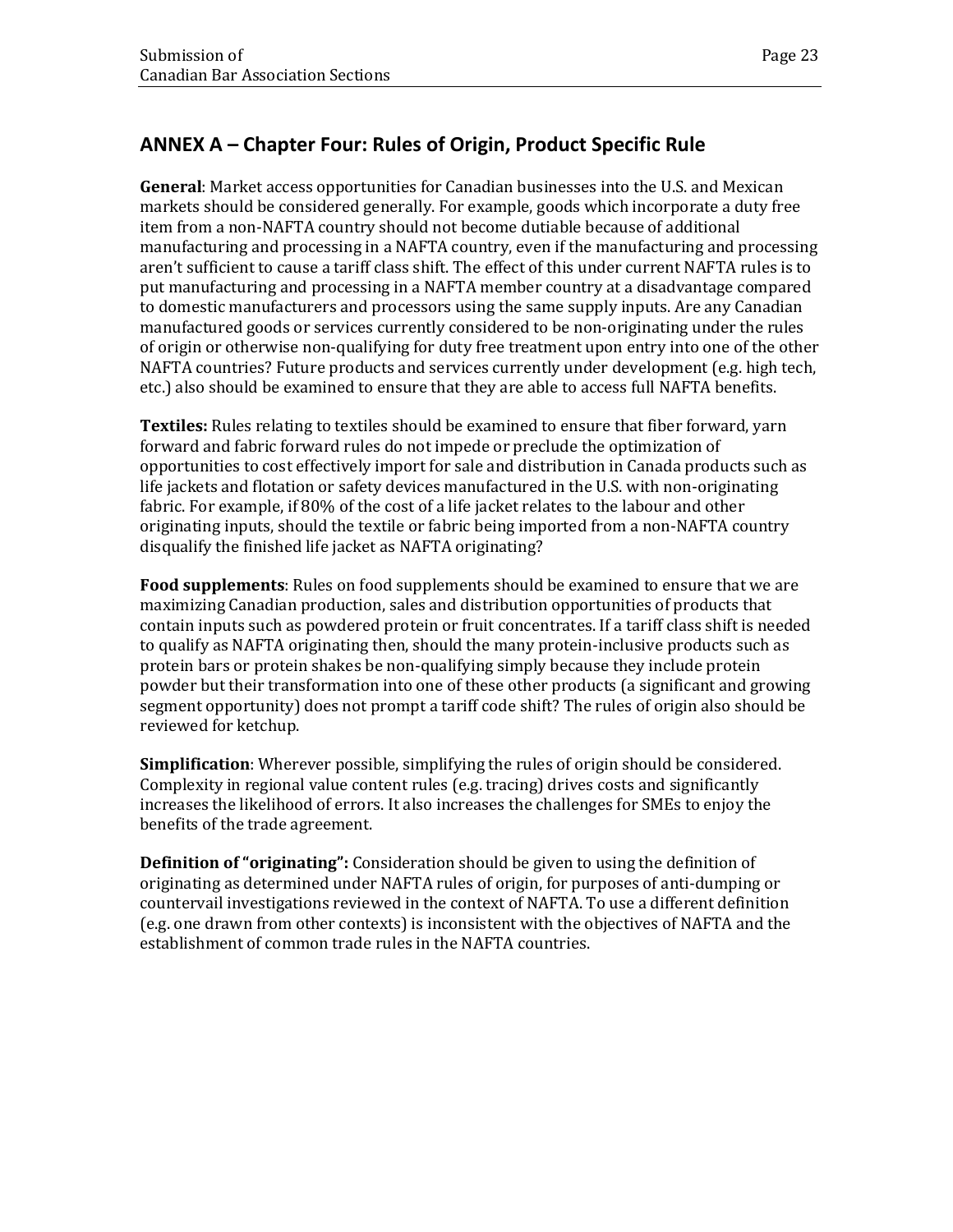## <span id="page-27-0"></span>**ANNEX B – Appendix 1603.D.1: Information Technology Occupations**

Information technology (IT) is an industry identified by Innovation, Science and Economic Development Canada as an area for key growth. We recommend that IT occupations be included in the list of professions in Appendix 1603.D.1 to NAFTA.

For example, the majority of the "Category B Global Talent occupations" comprising the Global Skills Strategy, consists of the following IT occupations.

| <b>Global Talent Occupations List</b> |                                                                         |                                               |  |
|---------------------------------------|-------------------------------------------------------------------------|-----------------------------------------------|--|
| <b>NOC</b>                            | <b>Occupation</b>                                                       | <b>Minimum Education</b>                      |  |
| 0213                                  | Computer and information systems managers                               | Bachelor's degree usually<br>required.        |  |
|                                       |                                                                         | Several years of<br>experience required.      |  |
| 2147*                                 | Computer engineers (except software engineers and<br>designers)         | Bachelor's degree<br>required.                |  |
| 2171                                  | Information systems analysts and consultants                            | Bachelor's degree usually<br>required.        |  |
| 2172                                  | Database analysts and data administrators                               | Bachelor's degree usually<br>required.        |  |
| 2173*                                 | Software engineers and designers                                        | Bachelor's degree usually<br>required.        |  |
| 2174                                  | Computer programmers and interactive media<br>developers                | Bachelor's degree usually<br>required.        |  |
| 2175                                  | Web designers and developers                                            | Bachelor's degree<br>required.                |  |
| 2241                                  | Electrical and electronics engineering technologists<br>and technicians | 1-3 year college program<br>usually required. |  |
| 2283                                  | Information systems testing technicians                                 | College program usually<br>required.          |  |
| $5241*$                               | Graphic designers and illustrators*                                     | Bachelor's degree usually<br>required.        |  |

\*Already included in Appendix 1603.D.1

Similarly, the recently concluded *Liste des professions admissibles au traitement simplifié* in Quebec lists occupations that will receive simplified processing for a work authorization in Quebec. Many of the occupations listed in the Global Skills Strategy are listed here as well.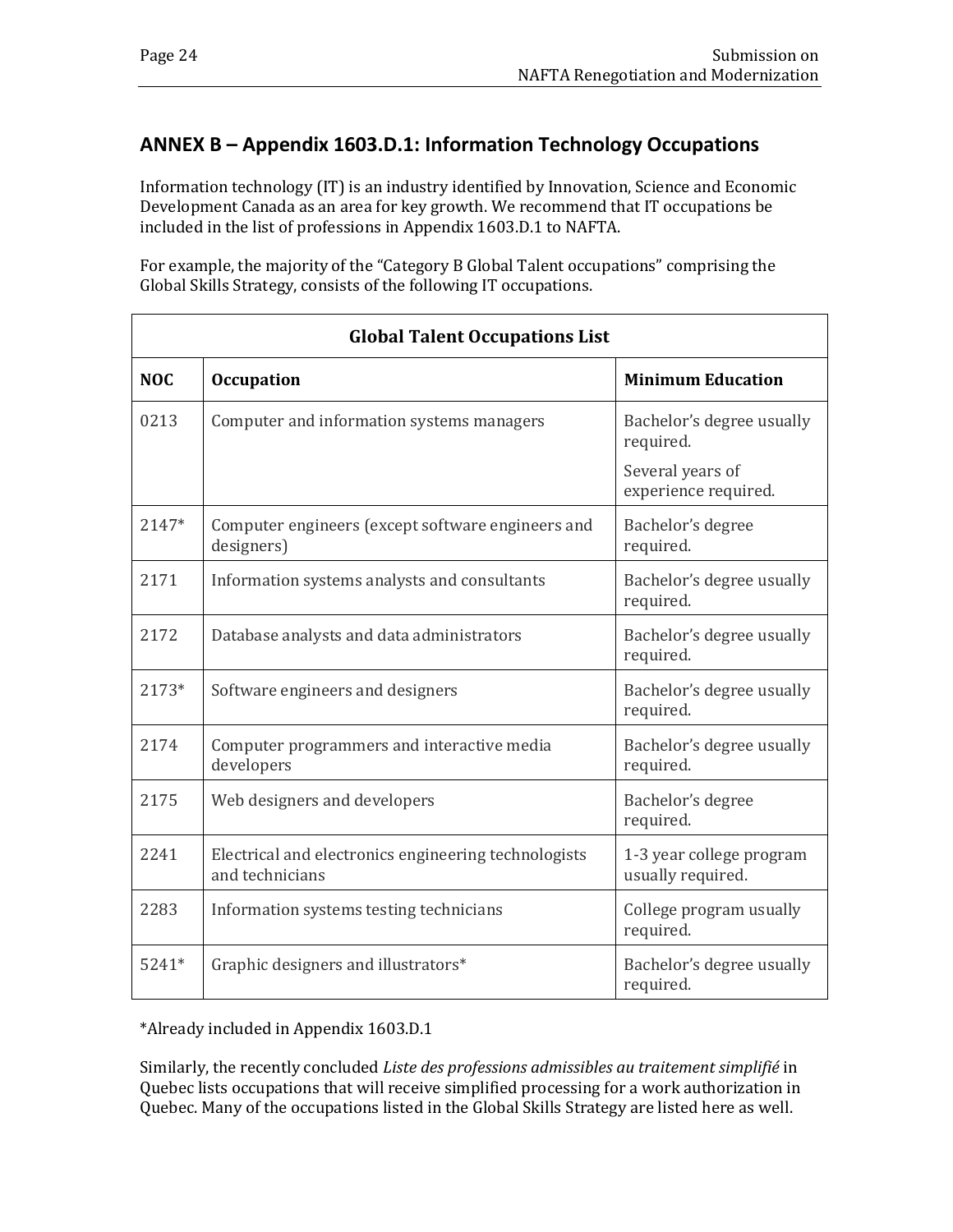| Quebec List of Occupations Eligible for<br><b>Simplified Treatment</b> |                                                                                                                                                                                   |                                        |  |
|------------------------------------------------------------------------|-----------------------------------------------------------------------------------------------------------------------------------------------------------------------------------|----------------------------------------|--|
| <b>NOC</b>                                                             | <b>Occupation</b>                                                                                                                                                                 | <b>Minimum Education</b>               |  |
| 2147*                                                                  | Computer Engineers (Except Software Engineers and<br>Designers)                                                                                                                   | Bachelor's degree<br>required.         |  |
| 2173*                                                                  | Software engineers and designers                                                                                                                                                  | Bachelor's degree usually<br>required. |  |
| 2174                                                                   | Computer programmers and interactive media<br>developers                                                                                                                          | Bachelor's degree usually<br>required. |  |
| 2175                                                                   | Web designers and developers                                                                                                                                                      | Bachelor's degree<br>required.         |  |
| 2281                                                                   | <b>Computer Network Technicians</b>                                                                                                                                               | College program usually<br>required.   |  |
| 2283                                                                   | Video Game Testers (only this name)                                                                                                                                               | College program usually<br>required.   |  |
| 5131                                                                   | Producer, technical director, creative and artistic /<br>technical director, creative and artistic, and project<br>manager - visual effects and video games (only these<br>names) | Bachelor's degree usually<br>required. |  |
| 5241*                                                                  | Graphic designers and illustrators                                                                                                                                                | Bachelor's degree usually<br>required. |  |

\*Already included in Appendix 1603.D.1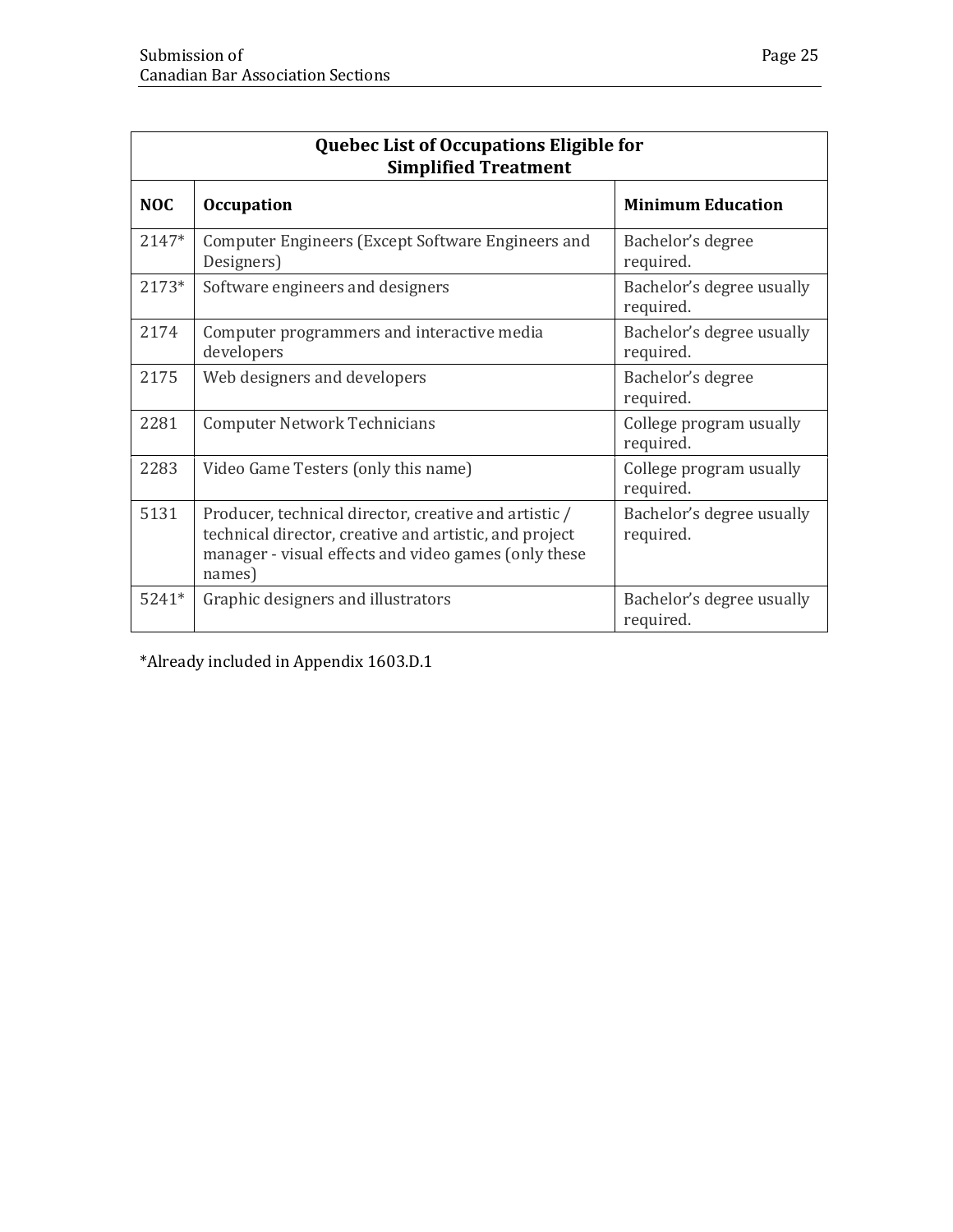# <span id="page-29-0"></span>**ANNEX C – Comparison of TPP, OECD Convention and UNCAC**

| <b>Topic</b>                                   | <b>TPP</b>                                                                                                                             | <b>OECD</b>                               | <b>UNCAC</b>                                                         |
|------------------------------------------------|----------------------------------------------------------------------------------------------------------------------------------------|-------------------------------------------|----------------------------------------------------------------------|
| Transparency                                   |                                                                                                                                        |                                           |                                                                      |
| Publication                                    | Publication of laws,<br>regulations and<br>procedures, after<br>advance publication and<br>consideration of<br>comments (Article 26.2) | N/A                                       | N/A                                                                  |
| Administrative<br>Proceedings                  | Procedural fairness<br>rights in proceedings,<br>including right to notice<br>and right to present<br>facts and arguments              | N/A                                       | N/A                                                                  |
| Anti-Corruption                                |                                                                                                                                        |                                           |                                                                      |
| Bribery offence<br>(public officials)          | "Shall" establish as<br>criminal offences:                                                                                             | "Shall" establish as<br>criminal offence: | "Shall" establish as<br>criminal offences:                           |
|                                                | bribing a [national]<br>public official                                                                                                | • bribing a foreign<br>public official    | • bribing a [national]<br>public officials<br>(Article 15)           |
|                                                | soliciting a bribe by<br>national public officials<br>bribing a foreign public<br>official (Article 26.7(1))                           |                                           | • soliciting a bribe by<br>national public<br>officials (Article 15) |
|                                                |                                                                                                                                        |                                           | • bribing a foreign<br>public official<br>(Article 16)               |
| Bribery offence<br>(private sector)            | N/A                                                                                                                                    | N/A                                       | Article 21 (see also<br>Article 12)                                  |
| Embezzlement<br>offence                        |                                                                                                                                        |                                           | Article 22                                                           |
| Money laundering                               | N/A                                                                                                                                    | N/A                                       | Article 23                                                           |
| Concealment                                    | See books & records,<br>Article 26.7(5)                                                                                                | See books &<br>records, Article 8         | Article 24                                                           |
| Obstruction offence                            | N/A                                                                                                                                    | N/A                                       | Article 25                                                           |
| Liability of legal<br>persons<br>corporations) | Article 26.7(3)                                                                                                                        | Article 2, 3(2)                           | Article 12(3) and<br>Article 26                                      |